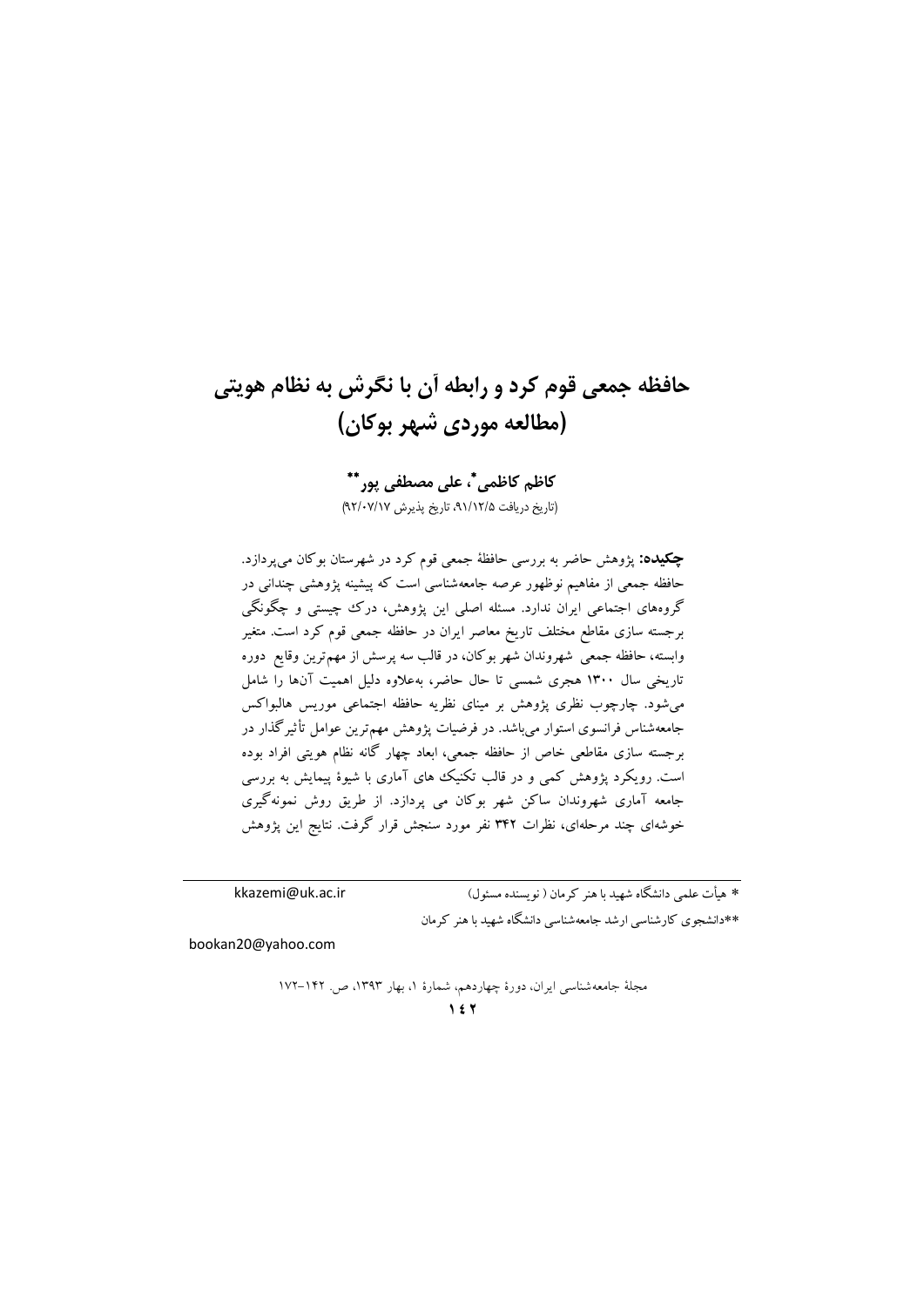بیانگر عناصر برجستهٔ حافظهٔ جمعی این گروه یعنی انقلاب اسلامی ایران، حکومت ۱۳۲۴ مهاباد، ملَّى شدن صنعت نفت، جنگ تحمیلی عراق و ایران و در آخر واقعه انتخابات ریاست جمهوری ۱۳۸۸ است. نتایج این پژوهش بهطور کلی تأییدی است بر نظریه هالبواکس در مورد تأثیر گذاری نظام اجتماعی معاصر بر حافظه جمعی گروه. آزمون معنی داری کراسکال والیس نشان میدهد که در میان گروه های برجسته کننده مقاطع اولین واقعه مهم، سن و میزان اهمیت هویت مذهبی تفاوت معنی داری داشته و در گروه واقعه حکومت ۱۳۲۴ مهاباد بیشترین امتیاز را کسب نمودهاند. در ارتباط با دومین واقعه مهم معاصر، متغیر سن در میان گروه وقایع برجسته تفاوت دارد و در گروه انقلاب اسلامی ۱۳۵۷ بیشترین امتیاز را دارد. متغییر میزان تحصیلات نیز تفاوت معنی دار داشته و در گروه جنگ تحمیلی عراق و ایران بیشترین امتیاز را دارا می باشد. در سومین واقعه مهم تاریخ معاصر ایران میزان اهمیت هویت ملی و میزان تحصیلات در میان گروهها معنی دار شده به ترتیب در گروه جنگ تحمیلی و انتخابات ۸۸ حائز بیشترین امتیاز شدهاند. دلایل عمدهٔ پاسخگویان در باب اهمیت واقعه انقلاب، بعد دینی؛ در واقعهٔ حکومت ۱۳۲۴ مهاباد، بعد تشکیل حکومت؛ در واقعهٔ جنگ تحمیلی، بعد خسارات و ویرانبی؛ در واقعه ملی شدن صنعت نفت، بعد تامین منافع مردم و در اخرین واقعه برجسته یعنی انتخابات ١٣٨٨، بعد اعتراض بودهاند.

ه**فاهيم کليدي:** حافظهٔ جمعي، نظام هويتي، مهاباد، کرد.

#### مقدمه و طرح مسئله

جامعه ایران در طی تحولات اجتماعی پر فراز و نشیب خود تجارب مختلفی را در حوزههای اجتماعی، فرهنگی، اقتصادی و سیاسی از سر گذرانده است. این روند بهویژه در صد ساله اخیر، به علت مواجهه ایرانیان با امواج مدرنیته و تأثیرات شدید نظام جهانی بر ساختار درونی جامعه، چالشهای فراوانی را به همراه داشته است (آبراهامیان،۱۳۸۹). میراث عینی و ذهنی این تغیرات، در فضای فرهنگی و اجتماعی جامعه ایران تا به امروز حضور دارد. گروههای اجتماعی به عنوان کنش گران دخیل در این تغییرات خرد و کلان، در شکل گیری تحولات موثر بوده و از پیامدهای آن نیز تاثیر پذیرفتهاند. نظام فرهنگی هر گروه اجتماعی شامل باورها، ارزشها و اخلاقیات در شکل دهی به ساختارهای اجتماعی یک جامعه نقش مهمی بازی می کنند. از سوی دیگر نظام هویتی افراد بهعنوان یک برساخت اجتماعی، در بستر عضویت گروهی شکل میگیرد. عناصر فرهنگی در هسته هویت گروه جای گرفته و افراد در درون یک نظام هویتی چند بعدی، کنش متقابل انجام میدهند. در بسیاری از وقایع تاریخ معاصر ایران هویتهای اجتماعی محلی، قومی، مذهبی و صنفی نقش برجستهای داشتهاند. یکی از مهمترین عناصر سازنده این نظامهای هویتی، شیوه درک و تفسیرافراد یک گروه از گذشته خود، یعنی حافظه جمعی آن گروه است. حافظه جمعی، نظام معرفتی یک

 $\gamma$  { $\tau$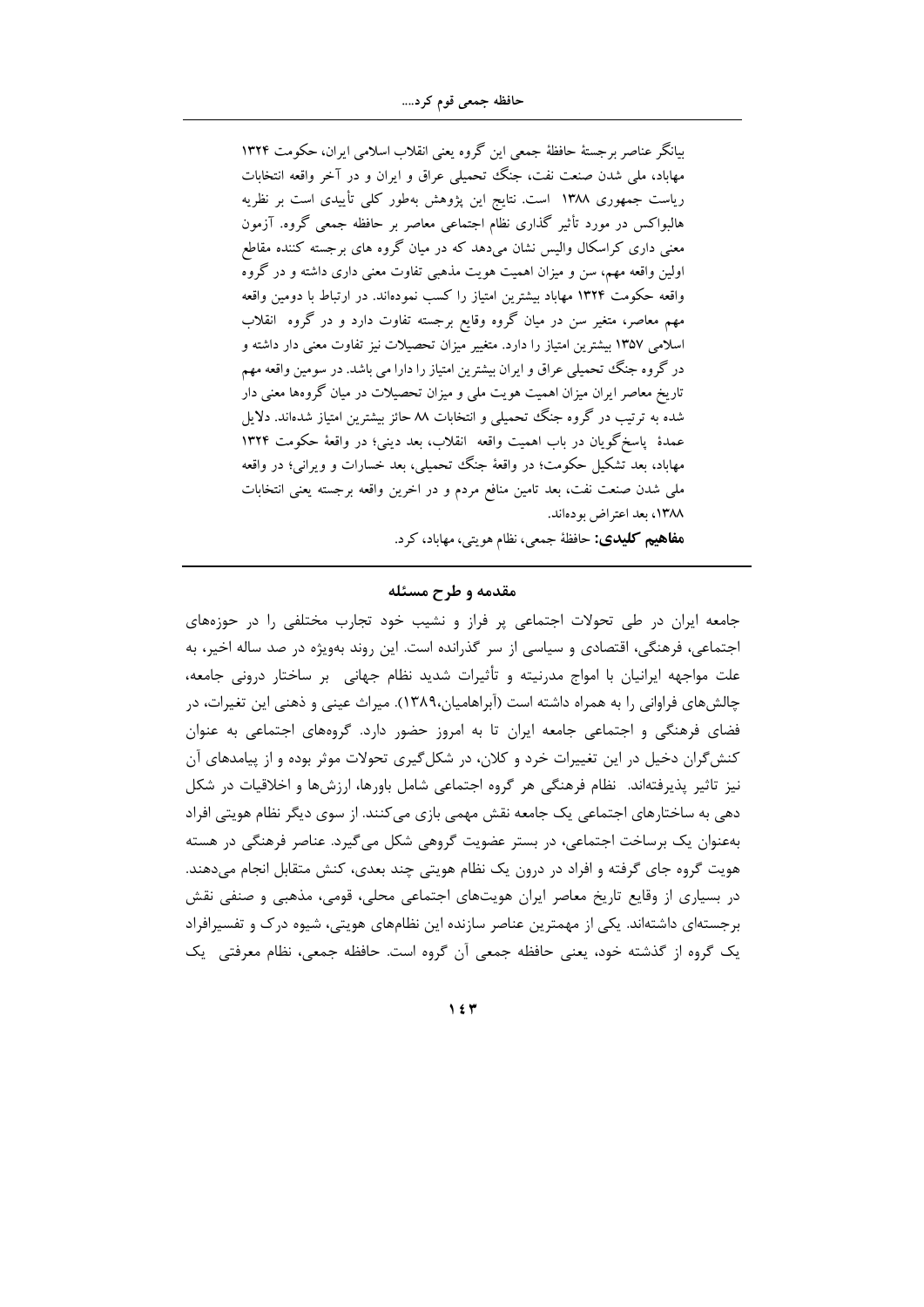گروه را در مورد تجربه زیسته ایشان آشکار می;نماید. افراد عضو یک گروه اجتماعی به واسطهٔ زمینهٔ مشترک گروهی، دنیای اجتماعی را از خلال چارچوب جهان بینی گروه مرجع خود تجربه می نمایند. "حافظهٔ افراد یک جامعه که متاثر از بافت گروههای اجتماعی است، در هر دوره عناصر خاصی را در تاریخ گذشته برای فرد برجسته می نماید"(هالبواکس،۱۹۹۲).

یکی از مهمترین بسترهای هویت ساز در ایران معاصر، زمینه قومیتی گروههای اجتماعی بوده است. ایران کشوری است با زمینه تنوع قومی که یکی از عوامل ایجاد شکافهای اجتماعی است (بشیریه،۱۳۸۱: ۱۳). تعارض بین قومیت و ملیت در جوامع معاصر بخش بزرگی از تنشهای عرصهٔ اجتماعی را موجب می گردد (بر تون، ۱۳۸۰: ۳۰). قومیتهای گوناگون در جامعه ایران بهویژه پس از دوران ملت – دولت سازی ٔ در عصر رضا شاه، به گونهای عمیق و گسترده از تجربه تعامل با یک نظام سیاسی متمرکز، متاثر شدند. ظهور برساخت نوین هویت ملی، از خلال تعامل تعارض آمیز با هویتهای پیشین، و درونی سازی آن در نظام فرهنگی لایههای مختلف اجتماعی، پیامد مهم دوران پهلوی بود. در دوره جمهوری اسلامی نیز گفتمان هویت ملی با ادغام عناصر دینی و مذهبی، در شکل گیری تجربه جمعی اقوام نقش برجستهای ایفا نمود. بنابراین رابط چند وجهی حاصل از تجربه تعامل در بستر سه وجهی تجربه قومی، ملی و دینی نظام تفسیری مشترکی از گذشته را بهوجود میآورد. از این رو میتوان گفت که حافظهٔ جمعی قومی در ایران معاصر، بازتابی از چالشها و سازش های هویتهای خرد و کلان رقیب بوده است.

کردها را از قدیمیترین ساکنان فلات ایران دانستهاند. این قوم در سده اخیر تحولات گسترده و عمیق فرهنگی، اجتماعی، سیاسی و اقتصادی را از سر گذراندهاند. هویت اجتماعی امروز کردها در جامعه ایران، برساختهای است مرکب از روابط متقابل عناصر ملیت، قومیت، دین و مذهب که به شکل امروزین خود ظاهر شده است. تجربه تاریخی کردهادر ابعاد مختلف حیات اجتماعی، برای آنها زمینه تفسیر گذشته خود را فراهم آورده است. از سوی دیگر، حافظه جمعی قوم کرد از تحولات تاریخی گذشته، با هویت اجتماعی معاصر آنها پیوند خورده است. پژوهش های انجام گرفته در حوزه هویت اجتماعی قوم کرد، الگوهای معینی از عناصر و روابط هویت اجتماعی را در میان کردها، نشان میدهد (مروت،۱۳۸۳؛ فکوهی، ۱۳۸۶؛ جعفری و همکاران،۱۳۸۷). نظام هویتی امروزین قوم کرد متأثر از نظام تفسیری ایشان در مورد تغییر و تحولات تاریخی است. انتظار می ود در میان این قوم، نوعی از فهم و تفسیر تجربه گروهی تحولات تاریخی وجود داشته باشد. مسئلهٔ اصلی این پژوهش جستجو در چیستی نظام حافظهٔ جمعی قوم کرد و بررسی رابطه آن با نظام هویتی ایشان در حال حاضر است. این مقاله در پی آن است که شیوه ادراک قوم کرد از تجربه

 $\bigwedge$  { {

<sup>1</sup> nation-state building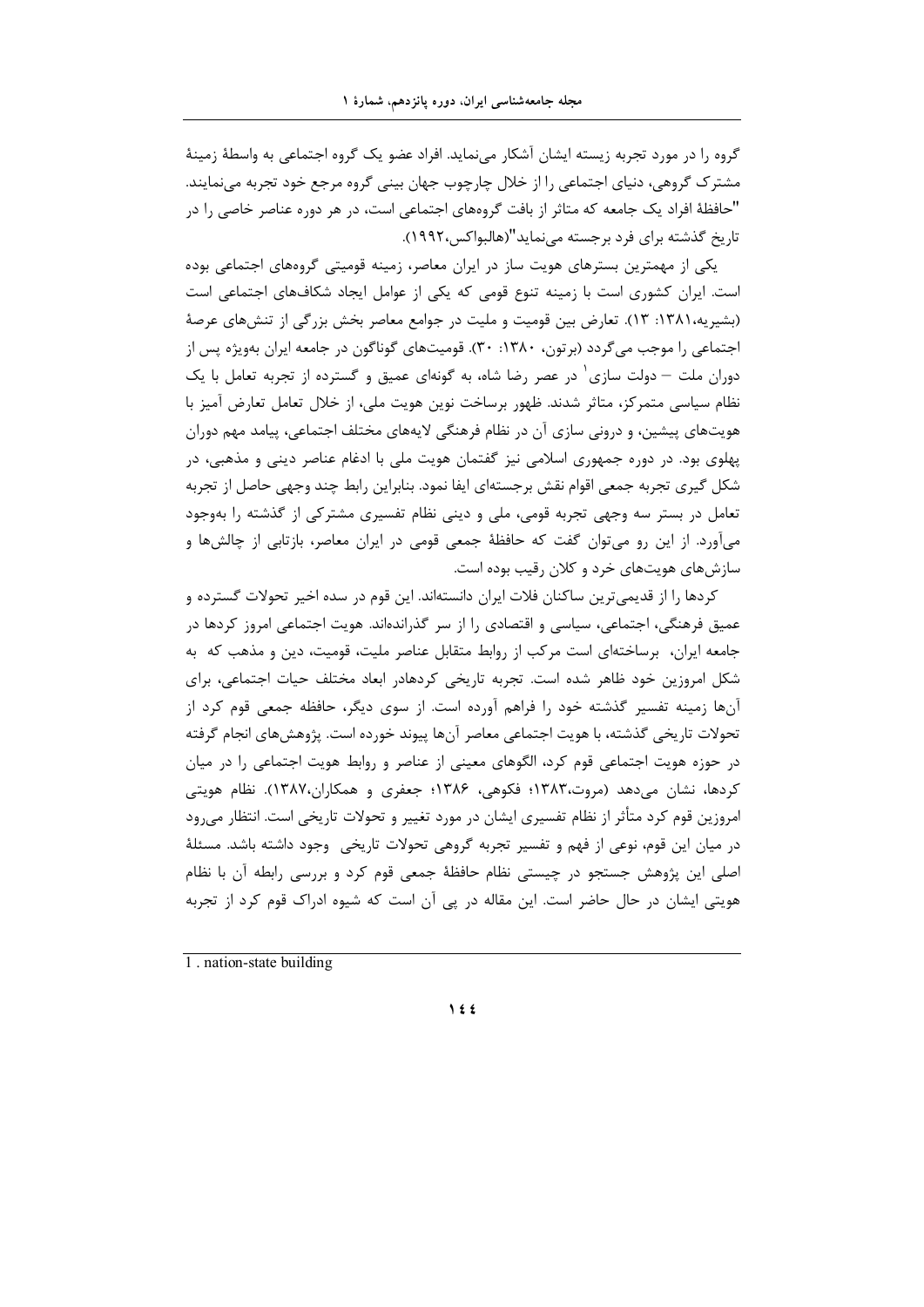تاریخی خود را مورد کندوکاو قرار دهد. مشخص نمودن نوع ارتباط حافظه جمعی قوم کرد با چارچوب هويت معاصر آنها، دغدغه اصلي اين پژوهش است.

# پرسشهای پژوهش

در این پژوهش پاسخ به سه پرسش اساسی در قالبهای اکتشافی، توصیفی و تبیینی، مورد نظر بوده است:

ـ حافظهٔ جمعی مردم کرد، از چه عناصری تشکیل شده است. دلایل افراد برای برجسته سازی بعضی از مقاطع تاریخی در قالب چه مقولاتی نمایان می شود.

۔ عناصر برجسته حافظه جمعی ایشان در رابطه با بستر زندگی اجتماعی حال حاضر آنها، بهویژه با ابعاد برجسته نظام هویتی این گروه، چه الگوی توزیعی را نشان میدهد.

– کدامیک از عوامل بستر ساز اجتماعی معاصر این گروه در برجسته سازی تجارب خاص آنها از تاریخ گذشته، نقش تبیینی دارند.

## اهميت و ضرورت انجام پژوهش

از دو بعد نظری و عملی میتوان به بررسی اهمیت و ضرورت انجام این پژوهش پرداخت. حوزهٔ مطالعات حافظهٔ جمعی در ارتباط با پژوهشهای دانش جامعهشناسی در دورهٔ معاصر بسیار مهم تلقى گرديده است (ميزتال، ٢٠٠٣: ١). فقدان مطالعات نظرى جامعه شناختى در مورد حافظهٔ جمعی گروههای اجتماعی بهویژه اقوام جامعهٔ معاصر ایران، اولین بعد ضرورت انجام این پژوهش مىباشد. روشن نمودن عناصر برجستهٔ حافظهٔ جمعى اقوام و الگوهاى توزيع اين عناصر و رابطهٔ آنها با یکدیگر، در رسیدن به نظریه بومی جامعهشناختی حافظهٔ جمعی ایران نقشی کلیدی دارد. به علاوه ادبیات نظری جهانی حافظهٔ جمعی می¤واند از نتایج این پژوهشها برای تقویت مبانی تجربی خود استفاده نماید. در زمینهٔ چالشهای پیش روی دولتهای ملی، حافظهٔ جمعی اجتماعات قومی، اهمیت ویژهای دارد. چگونگی تفسیر وقایع تاریخی در میان اقوام، بر کنشها معاصر آنها در تمامی حوزههای سیاسی، فرهنگی، اجتماعی و اقتصادی تاثیر گذار است.

به عنوان نمونه، یکی از بسترهای جنگ افروزی در میان اقوام پوگسلاوی سابق در دههٔ ۹۰ میلادی، حافظهٔ جمعی آنها از تجارب تاریخی گذشته بوده است (شومن و راجرز '، ۲۰۰۴: ۲۵۲). در امر سیاست گذاری فرهنگی اجتماعی مناطق قومی ایران، درک الگوهای معرفتی اجتماعات قومی، کمک موثری در تصمیم گیری و برنامه ریزی خواهد بود. تعیین نقاط چالش برانگیز و

1. Schuman & Rodgers

 $\lambda$   $\epsilon$  0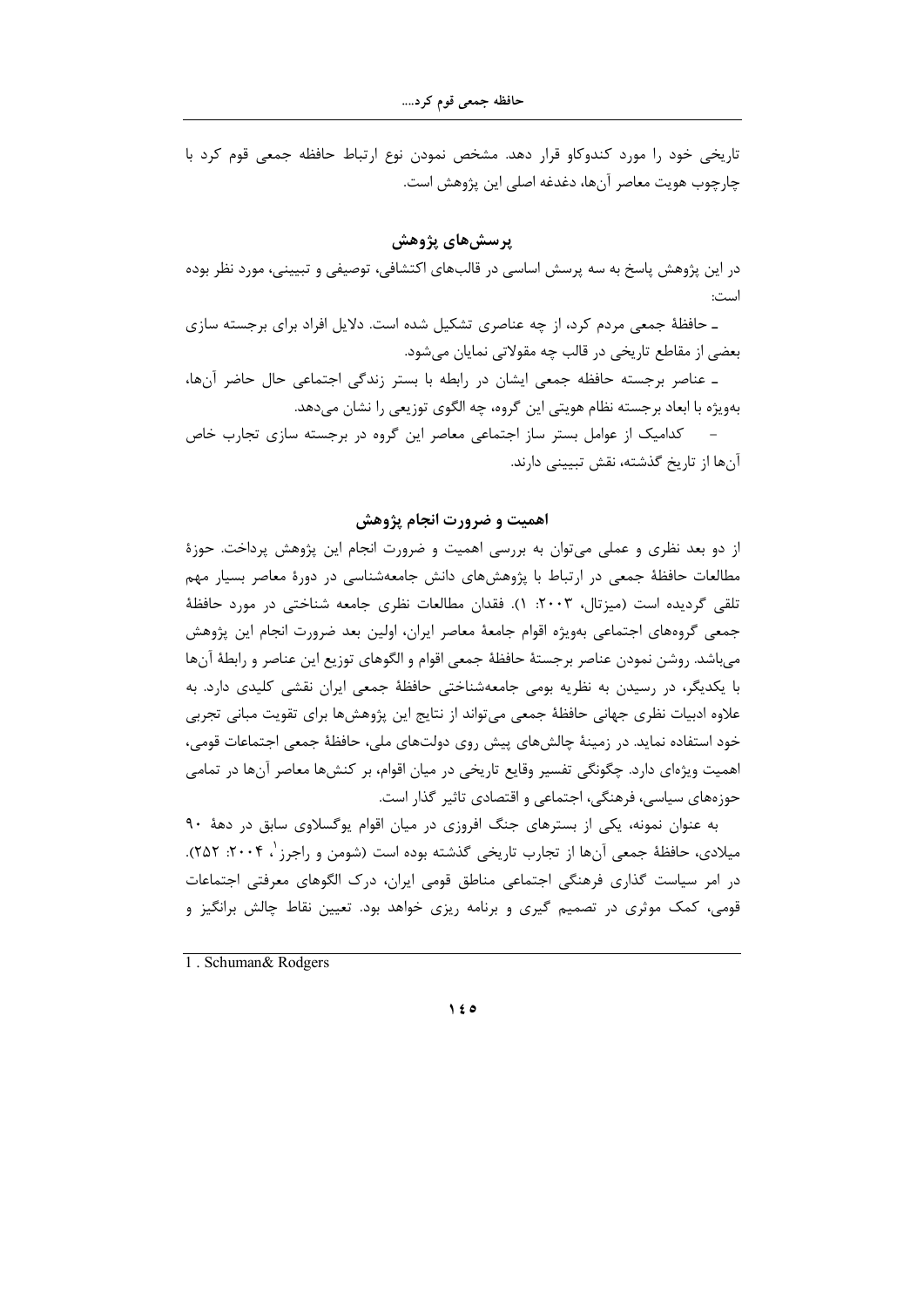فرصتهای نهفته در چارچوب معنایی و تفسیری حافظهٔ جمعی کردها، در تعامل مطلوب با سایر گروهها و دستگاههای حاکمیتی نقش مهمی را خواهد داشت.

## ينشننه تحقيق

در حوزهٔ تحقیقات داخلی پژوهشهای حافظهٔ جمعی بسیار اندک میباشند. تنها مورد پژوهش انجام شده در باب حافظه جمعی گروههای اجتماعی ایران با عنوان "حافظهٔ جمعی و ابعاد آن: مطالعهٔ موردی حوزویان حوزهٔ علوم دینی شهر شیراز" بوسیلهٔ کاظم کاظمی انجام شده است. این پژوهش با رویکرد کمی و استفاده از ابزار پرسشنامه در میان ۲۵۶ نفر از اساتید و طلاب حوزهٔ علمیه شیراز اجرا شده است. بعد از استخراج عناصر برجسته حافظه جمعی این گروه، دو واقعهٔ برجستهٔ تاریخ معاصر ایران و دلیل اهمیت آنها را مورد بررسی قرار داده است. در قسمت یافتههای اکتشافی این پژوهش دو واقعهٔ انقلاب اسلامی ۱۳۵۷ و جنگ تحمیلی عراق و ایران به عنوان مهمترین وقایع تاریخ معاصر در میان سایر وقایع از سوی پاسخگویان ذکر گردیده است. با استفاده از مدل ساختاری علی در مورد عوامل تاثیر گذار انتخاب وقایع مهم، آزمون رگرسیون لجستیک به عمل آمده است. دلایل اهمیت واقعهٔ انقلاب اسلامی چهار بعد را نشان میدهد: تغیر و تحول بزرگ، بعد دینی و معنوی، پیشرفت و استقلال و بعد زیان. در باب دلایل اهمیت جنگ ایران و عراق پاسخ گویان به سه بعد اشاره نمودند: پیروزی و وحدت، بعد دینی و معنوی و بعد زیان. در مجموع با توجه به درصد فراواني بالاي وقايع انقلاب و جنگ اين گروه از حافظهٔ جمعي همگني برخوردار بوده اند.

در بعد تحقیقات خارجی با توجه به کثرت پژوهش۵مای انجام شده به یکی از موارد برجسته که بهعنوان یکی از پژوهشهای کلاسیک این حوزه محسوب میگردد، اشاره میکنیم. شومن ۖ و راجرز در پژوهشی با عنوان" گروه همالان، زمانمندی و حافظه جمعی " به بررسی ارتباط متقابل این مفاهیم میپردازند. هدف این پژوهش بررسی چگونگی تغییرات حافظه جمعی آمریکاییها می باشد. از ابتدای دهه ۱۹۳۰ و رخدادن بحران رکود اقتصادی در آمریکا، تا حمله یازدهم سپتامبر ۲۰۰۱ ، چندین پیشامد مهم دیگر در سطح ملی در ایالات متحده آمریکا روی داده است. بر اساس اطلاعات گرد آمده از سه پیمایش انجام شده در سالهای ۱۹۸۵، ۲۰۰۰ و ۲۰۰۱ دو گونه از مباحث حول این پیشامدها، تحت عنوان حافظه جمعی مورد مطالعه قرار می گیرد: در بحث نخستین، اولین پرسش آن است که، آمریکاییها چه پیشامدهایی را بعنوان پیشامدی با اهمیت ویژه، در این پیمایشها بر میگزینند. دوم، رخدادن پیشامدهای جدید، بر چگونگی تغییر حافظههای پیشین چه تاثیری بر جای میگذارد؟ در بحث بعد به بررسی این موضوع پرداخته شده است که تا چه میزان دو متغیر بنیادی تجارب نسلی و تحصیلات بر تغییرات حافظه جمعی اثر گذار است (همان: ۲۱۷-٢١٨). در اين پيمايشها، جهت سنجش متغير وابسته حافظه جمعي، سئوال بازي مطرح شده است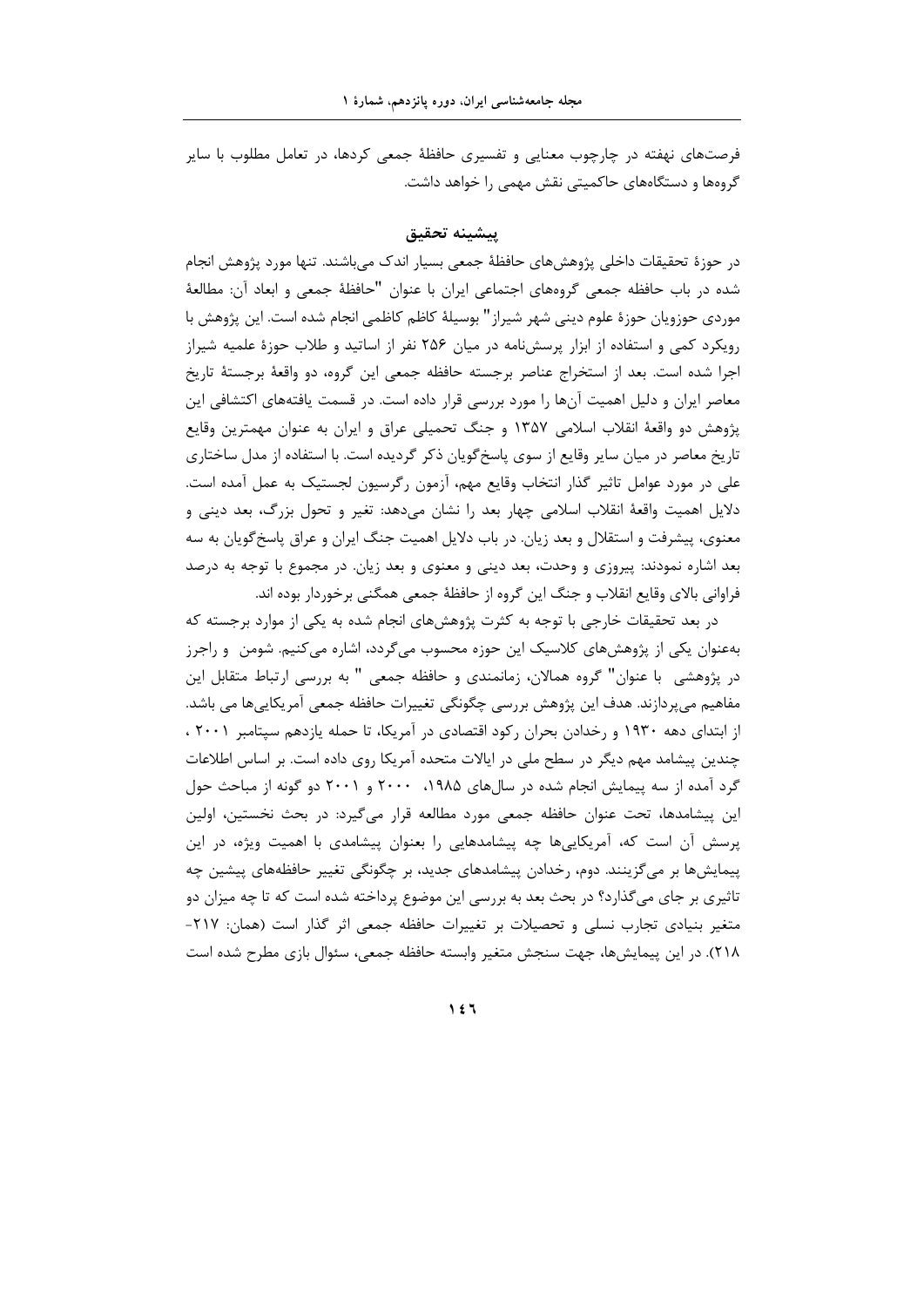و از پاسخگو خواسته شده است پیشامدهای را که از نظر وی در ۵۰ / ۷۰ سال گذشته در تاریخ آمریکا اهمیت ویژهای داشتهاند را نام ببرد (همان: ۲۱۹) نتایج حاصل از این پژوهش بر این امر دلالت دارد که حافظههای جمعی عمده مورد مطالعه شامل انواع جنگها و پس از آن بحرآنهای اقتصادی و نیز تغییرات تکنولوژیکی عامل موثر بر شکل گیری حافظه جمعی نزد نمونه مورد بررسی بوده است. در میان رخدادهای قدیمی قویترین و زنده ترین مورد حافظه جمعی جنگ جهانی دوم و در میان این پیشامدها قدیمی ترین آنها بحران بزرگ سال ۱۹۳۰ است. افرادی این پیشامد را ذکر نموده اند که خود در ۱۹۳۰ زاده نشده بودهاند.

در باب تأثیر وقوع حوادث جدید بر حافظه جمعی موارد پیشین، به نظر می٫رسد با اضمحلال گروه همالانی که پیشامدهای خاصی را بهصورت شخصی تجربه نمودهاند، آن پیشامدها نیز در شرف حذف از حافظه جمعی قرار می گیرند. بر اساس دادهها و نتایج تحقیق دو امر این قضیه را تایید می نماید. نخست این که، حاملان کلیدی حافظه جمعی پیشامدهای ویژه، تمامی افراد زنده در زمان حادثه نبودهاند بلکه عمده آنها افرادی بوده اند که پیشامد را در طول دوران بحرانی ِ نوجوانی و ابتدای بزر گسالی تجربه نمودهاند.

دومین مورد شواهدی است که دلالت بر بقای حافظه جمعی حوادث پیشین، در خلال وقوع حوادث جدید دارد. موردی از این امر میتواند حافظه جمعی رکود بزرگ اقتصادی دهه ۱۹۳۰ آمریکا باشد که با رخدادن بحران اقتصادی در سال ۲۰۰۰ دوباره در حافظه جمعی افراد معاصر جان گرفت . مثالهای دیگر تجدید حضور رخدادهای جنگ دوم جهانی و جنگ ویتنام در نتیجه حمله ۱۱ سپتامبر است. پژوهشگران نتیجه می گیرند که فاصله روانشناختی از یک پیشامد مهمتر از فاصله زمانی با آن است .در مورد تاثیر دو عامل زمینه ای تحصیلات و گروه همالان نتیجه گیری مقاله دلالت بر تأثير يكسان آنها مىنمايد، هر دو تقريبا در سطحي يكسان از درجه اهميت بالايي برخوردار بودهاند، لیکن استدلالی نظری نیز از سوی محققان ارائه میشود: که عامل تحصیلات بر حافظه جمعی رویدادهایی موثرتر است که دورنمای تاریخی گستردهتری دارند (مانند رکود بزرگ اقتصادی، جنگ جهانی دوم و پایان کمونیسم ) و دوره بحرانی سنی برشکل گیری حافظههای موثرتر است که ساده تر و دراماتیک تر باشند مانند ترور کندی و جنگ خلیج فارس (همان: ۲۵۰).

## چارچوب نظری

اگر کارکرد جامعهشناسی، کاوش در شیوههای معنا بخشی بشر به جهان اطراف خود باشد و حافظه بشر جهت توانا ساختن وی بر درک شرایط زمان ابزاری کلیدی انگاشته شود، آنگاه یکی از مهمترین حوزههای پژوهش دانش جامعهشناسی حوزه حافظه جمعی خواهد بود (میزتال، ۲۰۰۳: ۱). حوزه مطالعات حافظهٔ جمعی در جامعهشناسی نسبت به دیگر مباحث کلاسیک، موضوع

 $\gamma$  {  $\gamma$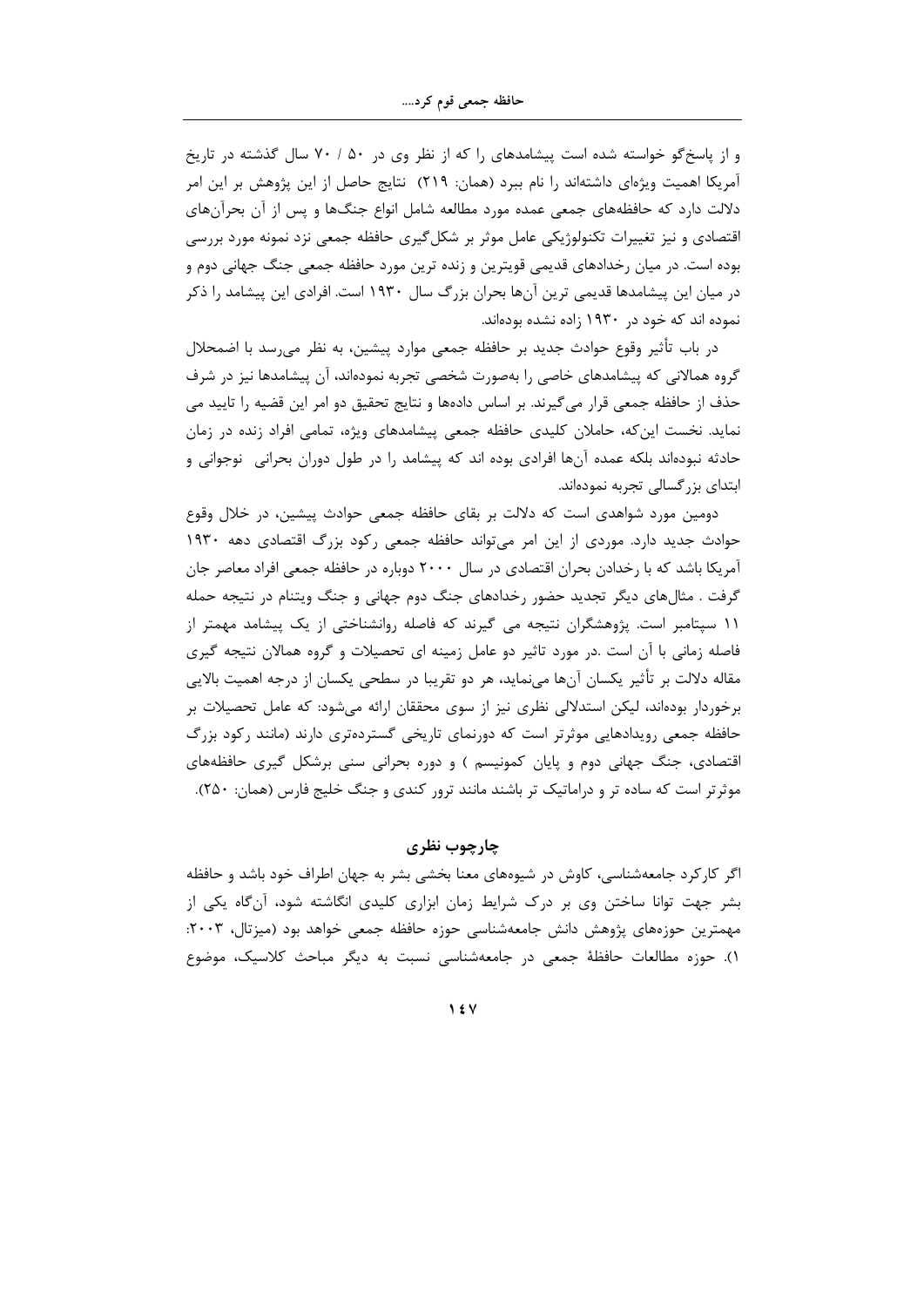جدیدی محسوب می شود. بهطور کلی سابقه طرح مسئله و اندیشههای مربوط به حافظهٔ بشر به دوران کلاسیک فلسفه در یونان قدیم باز می گردد. در حوزه علم روان شناسی پژوهشهای تجربی مربوط به حافظه در دوران جدید مطرح گردیده است. توجه به زمینههای اجتماعی و فرهنگی شکل گیری الگوهای حافظه گام نوینی است که در سده بیستم برداشته شد. اولین جامعهشناسی که از بعد اجتماعی به حافظه نگاه کرد و نظریهای جامعهشناختی را در مورد آن ارائه نمود یکی از دانشجویان دورکیم به نام موریس هالبواکس ٰ بوده است. او مفهوم حافظهٔ جمعی را نه تنها از حوزهٔ فلسفه بیرون کشید بلکه در تقابل با مفهوم روانشناختی آن به ارائهٔ نظر خود پرداخت (الیک و رابینز <sup>۲</sup>، ۱۹۹۹: ۱۰۹). آثار عمده وی در باب حافظه جمعی می باشد: در کتاب چارچوبهای اجتماعی حافظه او به بررسی بسترهای اجتماعی فراموشی و یادآوری در افراد می پردازد. اثر دیگر وی به نام ً مطالعه طرحهای افسانهای انجیلها در سرزمین مقدس، به مطالعه پادبودهای دینی در باب ً مکانهای مرتبط با زندگی مسیح و منشاء مسیحیت می پردازد. اثر دیگر وی به نام حافظه جمعی شامل رسالههای نظری هالبواکس است که در خلال سالهای دهه ۱۹۲۰ و ۱۹۳۰ به بررسی رابطه بين تاريخ، حافظه جمعي و فردي مي يردازد (شواتز و ديگران "، ۲۰۰۵: ۲۵۴). از طريق اين آثار، مطالعه حافظه به عنوان یک واقعیت اجتماعی در فهرست تحقیقات جامعهشناسانه وارد گردید (پکراد و چن ٔ ۲۰۰۵: ۱۶). هالبواکس یکی از پرورش یافتگان مکتب واقعیت اجتماعی بود. دور کیم به عنوان ، از زاویه شبکههای درهم تنیده عناصر و روابط اجتماعی که نقشی تعیین کننده و موثر بر فضای کنش بشر دارند، به واقعیت اجتماعی نظر میکند. هالبواکس با تاثیر پذیری از این رویکرد تمرکز مطالعات خود را بر شیوههای بیادآوری گذشته در اجتماعات بشری قرار داد. او برای اتصال فضای ذهنی که محمل فرأیند یادآوری و مرکز حافظه محسوب میشد از عنصر واسطه گروه اجتماعے استفادہ نمود. " گروہ طے فرآیندھای تعریف جمعی و درونی موجودیت می یابد: یعنی در شناسایی آن توسط اعضایش و نیز در روابطی که آنان با هم بر قرار میسازند. مردم خودشان و دیگران را به طور جمعی شناسایی می کنند و زندگی روزمره شان را بنا به هویتهای خود پیش می,برند که به همین لحاظ پیامدهای عملی در یی دارد زیرا که این هویتها از نظر اجتماعی، واقعی هستند" (جنكينز ، ١٣٨١: ١٤١١-١۵٠).

بر پایه ویژگی اجتماعی گروه و نقش اتصال دهنده آن بین فضای فردی و اجتماعی که از خلال عضويت گروهي براي افراد حاصل ميگردد، هالبواكس مفهوم پيشين روانشناختي، فلسفي حافظه را

3. Schwartz, Fukuoka, Takita-Ishii

4. Packard & Chen

<sup>1.</sup> Murices Halbwachs

<sup>2.</sup> Olick and Robbins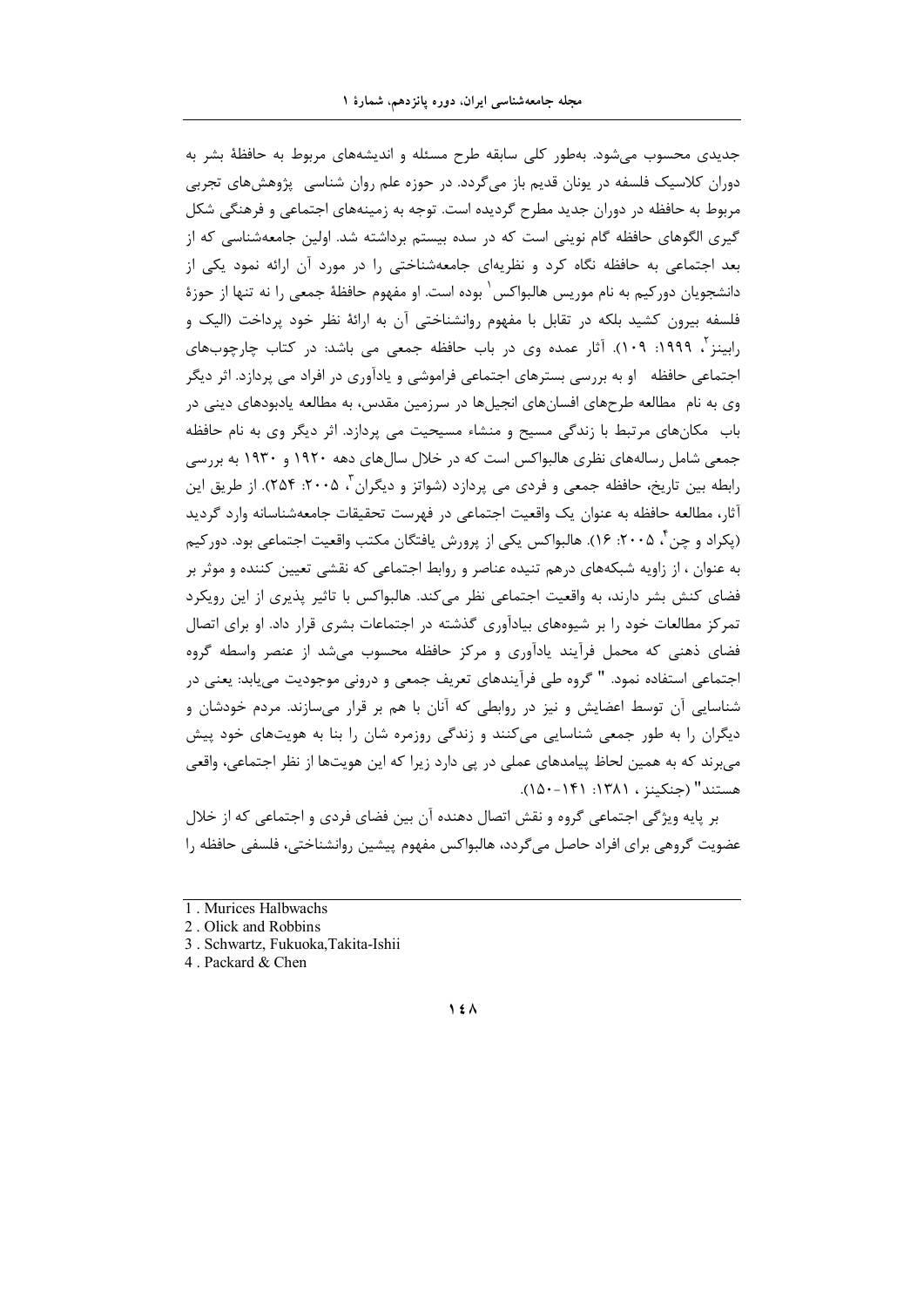به شکلی نوین در قالب یک تعریف جامعه شناختی ارائه نمود: حافظه افراد یک جامعه، متاثر از بافت گروهی که فرد در آن عضویت دارد، در هر دوره عناصر خاصی را از تاریخ گذشته برای فرد برجسته می نماید (هالبواکس ، ۱۹۹۲). او مکانیسم شکل گیری حافظه جمعی در سطح کلان را با در نظر گرفتن نقش افراد به عنوان اعضای یک گروه در نظر می گیرد. هنگامی که حافظه جمعی دوام آورده و قدرتش را از بنیاد خود به پیکره ای منسجم از افراد می گستراند، این افرادند که در مقام اعضای آن گروهها به خاطر می آورند (هالبواکس، ۱۹۳۱: ۴۸). از دیدگاه او حافظه جمعی بهعنوان سازهای اجتماعی، متعلق به گروه اجتماعی و متأثر از ویژگی های دوران معاصر می باشد.

بعد از مرگ هالبواکس در دوران جنگ جهانی دوم، بهطور مشخص هیچ جریان پژوهشی در این حوزه فعال نبوده است. این دوران فترت با ظهور دوباره تحقیقات حافظه جمعی در دهه ٨٠ و ٩٠ میلادی خاتمه یافت. علاقه جدید نسبت به حوزه حافظه از دیدگاه نو نتیجه دو عامل است: الف-اهمیت یافتن نقش روایتهای حافظه در کنشهای اجتماعی و سیاسی؛ ب- قرار گرفتن حافظه در جایگاه یکی از گفتمآنهای کلیدی در حوزه علوم اجتماعی (میزتال، ۲۰۰۳: ۱۲۴). هالبواکس اولین جامعهشناسی است که روشن ساخت، درک ما از گذشته تحت تاثیر تصاویر ذهنی است که جهت حل مسائل زمان حاضر به کار می گیریم، از ین رو حافظه جمعی بازسازی گذشته در پرتو زمان حال است (کوزر آ، ۱۹۹۲: ۳۷۲). با ظهور موج جدید تحقیقات حافظه جمعی در دهههای پایانی قرن بیستم میلادی، رویکردهای نظریه ساختارگرا در این حوزه ظاهر گردید. این دیدگاهها بر مکانها، مواد و متون حامل دادههای تاریخی به عنوان بسترهای حافظه جمعی تاکید داشتند. در این رویکرد بر خلاف بینش هالبواکس که باور افراد عضو یک گروه در مورد تاریخ را مورد توجه قرار میدهد، بدون توجه به معانی ذهنی افراد در مورد تاریخ و مواد مادی مرتبط با آن، حافظه جمعی را به مثابه آثار خارج از ذهن افراد در نظر میگیرد. از این رو دو جریان متفاوت در تحقیقات حافظه جمعی متمایز می گردد: روشهای ساختاری با تاکید بر عناصر تاریخی و معانی فرهنگی ضمنی آنها و روشهای عاملیت مدار که بر عاملیت فردی و باورداشت افراد در مورد تاریخ تأکید بسیار دارند (شوارتز و دیگران ، ۲۰۰۵: ۱۸۳) .

با ملاحظه مسئله پژوهش و دغدغه فهم نظام معنایی افراد قوم کرد در مورد مقاطع تاریخی، رویکرد هالبواکس به عنوان چارچوب نظری برگزیده میشود. در این دیدگاه، از زاویه موقعیت کنونی افراد در نظام فرهنگی گروههای مرجع خود، تجارب تاریخی امروز ایشان معنا می یابد. این تجارب بهصورت مقولات گوناگون در نظام معنایی فرد دسته بندی شده و بعضی از آنها برجسته و مواردی

<sup>1.</sup> Halbwachs

<sup>2.</sup> Coser

<sup>3.</sup> Schwartz, Schuman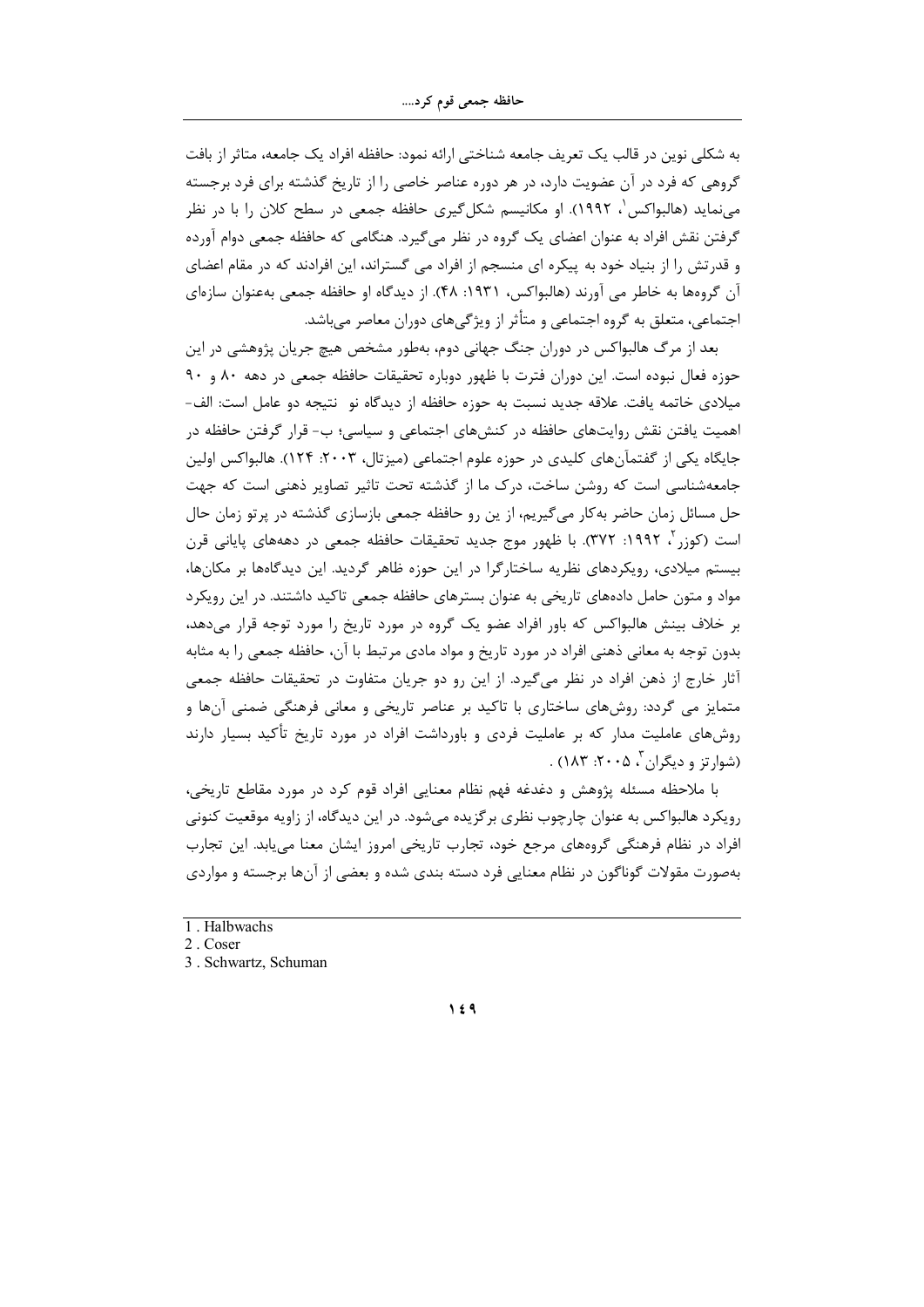نیز به فراموشی سپرده میشود. آنچه اهمیت دارد این است که افراد از پایگاه موقعیت اجتماعی خویش در حال حاضر، گذشته تاریخی خود و گروه مرجعشان را تفسیر می کنند.

در برجسته سازی مقاطع تاریخی بعنوان حافظه جمعی گروهی، به موازات عناصر زمینهای اجتماعی همچون جایگاه نسلی، میزان و نوع آموزشی رسمی، نظام هویتی معاصر افراد از اهمیت زیادی برخوردار است (آسمان، ۱۹۹۵). دررویکرد دورکیمی، گفتمان حافظه تنها به منظور تبیین حوادث گذشته بهکار نمی رود بلکه بهصورتی استراتژیک یک منبع هویت پایدار برای زمان حال محسوب می گردد. دور کیم حافظه را منحصرا در ارتباط با جوامع سنتی توضیح میدهد، جوامعی که در یی صیانت از خاطره مقدسی از منشاء خود می باشند (میزتال، ۲۰۰۳: ۳۷۲). تعلقات افراد به اجتماعات ملي، قومي، خانوادگي، شغلي، ديني و مذهبي چارچوب هويتي آنها را تعيين مي كند. از زاویه پایگاه هویتی خویش، افراد گذشته تاریخی خود رادوباره می سازند. این دوباره سازی ارتباط مستقیمی با نظام هویتی جاری او دارد.

از سوی دیگر باید توجه داشت که در یک رابطه معکوس حافظه جمعی اجتماعات بشری در مورد تجارب گذشته تاریخی بر وضعیت اجتماعی فرهنگی معاصر آنها تاثیر دارد: این دامنه تأثيرگذاري حتى تا سطح هستي شناسي اجتماعي نيز گسترش مييابد "حافظه اجتماعي گروهي توان تاثیر گذاری بر واقعیت اجتماعی جاری را دارد (شواتز، ۱۹۹۶: ۹۱۰) نقش حافظه جمعی در "باز تولید نظام سیاسی و دگرگون سازی آن" نیز بسیار برجسته - میباشد (میزتال، ۲۰۰۳: ۳۵). برجسته ترین نمونه رابطه حوزه سیاست و تفسیر تجربه تاریخی گذشته در دوران مدرن، به موضوع قومیت مرتبط بوده است. مسئلهٔ قومیت در دولتهای مدرن با مطالبات فرهنگی و مهمتر از آن مشارکت نابرابر در قدرت گره خورده است (ریویر، ۱۳۸۶: ۲۲۱۰). نگرش و کنش صربها در دوران جنگهای خونین شبه جزیره بالکان در دهه ۱۹۹۰ به شدت متاثر و ملهم از حافظه جمعی شکست آنها در جنگهای کوزوو، در سال ۱۳۸۹ میلادی، در مقابل ترکان عثمانی بوده است (شومن و راجزر، ۲۰۰۴: ۲۵۲). از این رو یک رابطه دو سویه بین نظام حافظه جمعی گروهها و کنش متقابل آنها در نظام اجتماعی حال حاضر برقرار است.

تعاريف

حافظه جمعي

اگر چه در دوره نوین خیزش تحقیقات این حوزه مطالعاتی تعاریف مختلفی از حافظه جمعی از سوی پژوهشگران ارائه شده است، لیکن تمامی آنها بر نقش زمینهای جامعه تاکید دارند. بنا بر یکی از این تعاریف، حافظه جمعی عبارت است از مجموعه پدیدارهای اجتماعی در باب گذشته، که هر گروهی از طریق تعاملات فی مابین اعضایش آنها را تولید، نهادینه، محافظت کرده و انتقال میدهد

 $\lambda \circ \cdot$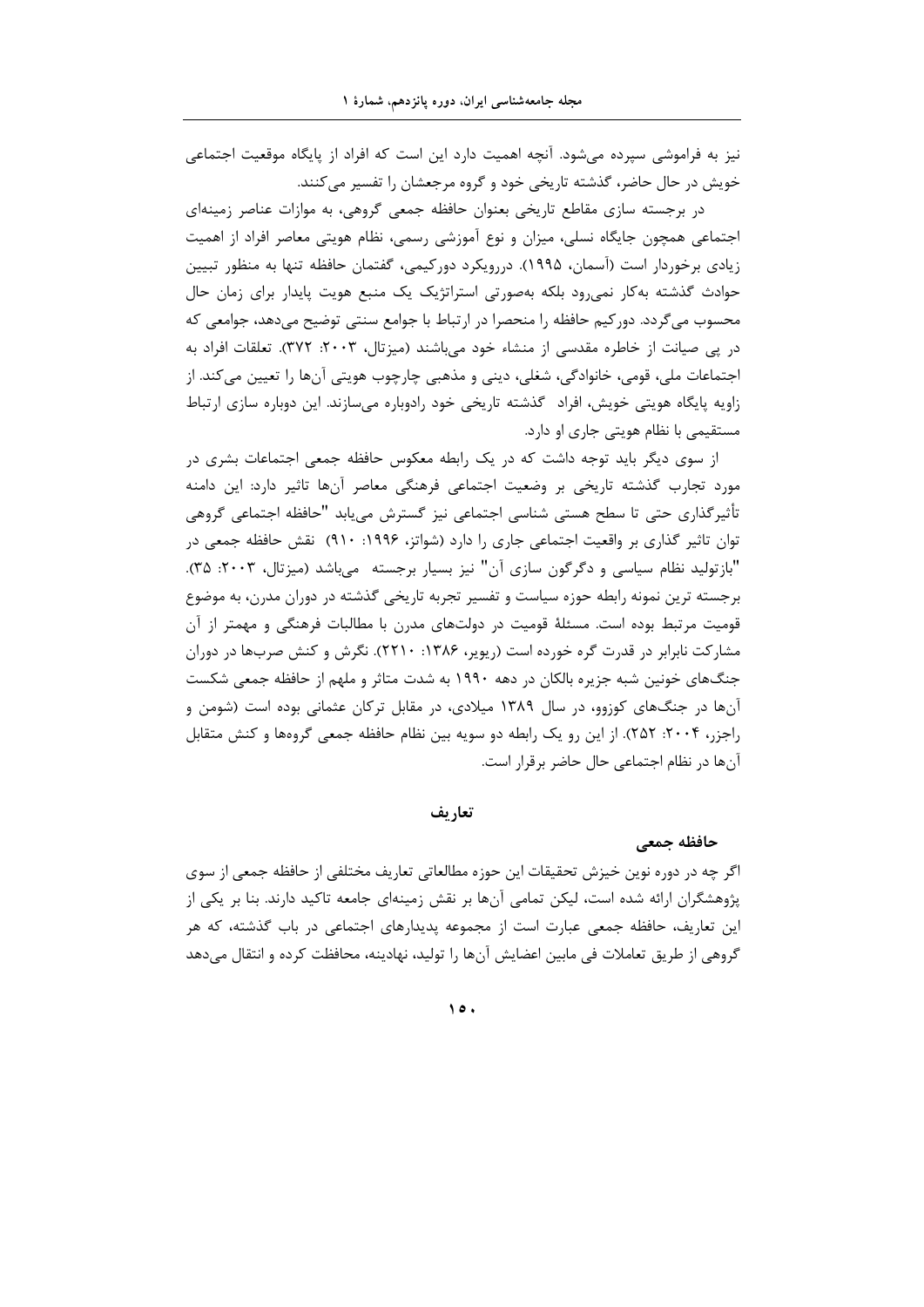(ژرلوکسی ، ۲۰۰۱: ۳۳) از منظر ساختاری، مجموعه ای متنوع از کنشها مانند یادبودها، بناهای یادبودی و صور عمومی مانند سنت، افسانه و هویت، عناصر سازنده حافظه اجتماعی می باشند (الیک و رابینز، ۱۹۹۸: ۱۰۵–۱۰۶).

## میزان اهمیت هویتهای چهارگانه

با توجه به نقش هویتهای ملی، دینی، مذهبی و قومی در شکل دهی به حافظه جمعی تعریف میزان اهمیت آنها ارائه میشود. میزان اهمیت هویت جایگاهی است که فرد برای هویت خویش در بعد ملی، دینی، مذهبی و قومی قائل است. این ترجیحات در مقابل سایر گروههای هویتی مانند ملیتها، ادیان، مذاهب و قومیتهای دیگر در سطح ملی و بین المللی عینیت می یابد.

#### فرضيات تحقيق

فرضیات این پژوهش به بررسی رابطه تفاوت، بین ویژگیهای اجتماعی فرهنگی افراد نمونه آماری، بر اساس نوع بيادآوري آنها از مقاطع مختلف تاريخي، مي پردازد:

۔ میزان سن (جایگاہ نسلی) در میان گروہھایی که وقایع مختلفی را از تاریخ معاصر ایران بر جسته نموده اند متفاوت مے باشد.

ـ میزان تحصیلات در میان گروههایی که وقایع مختلفی را از تاریخ معاصر ایران برجسته نموده اند متفاوت مىباشد.

۔ میزان اهمیت هویت ملی در میان گروههایی که وقایع مختلفی را از تاریخ معاصر ایران بر جسته نموده اند متفاوت میباشد.

۔ میزان اهمیت هویت قومی در میان گروههایی که وقایع مختلفی را از تاریخ معاصر ایران بر جسته نموده اند متفاوت مے باشد.

۔ میزان اهمیت هویت دینی در میان گروههایی که وقایع مختلفی را از تاریخ معاصر ایران برجسته نموده اند متفاوت مىباشد.

۔ میزان اهمیت هویت مذهبی ٍ در میان گروههایی که وقایع مختلفی را از تاریخ معاصر ایران برجسته نموده اند متفاوت مىباشد.

## روش شناسي تحقيق

بر اساس ویژگیهای مسئله پژوهش و اهداف آن، از روشهای تحقیق کمی در دو مرحلهٔ گردآوری و تحلیل دادهها استفاده میشود. وجود جامعه آماری بزرگ و جمع آوری اطلاعات کمی از تعدادی به

1 Jedlowski

 $\vee$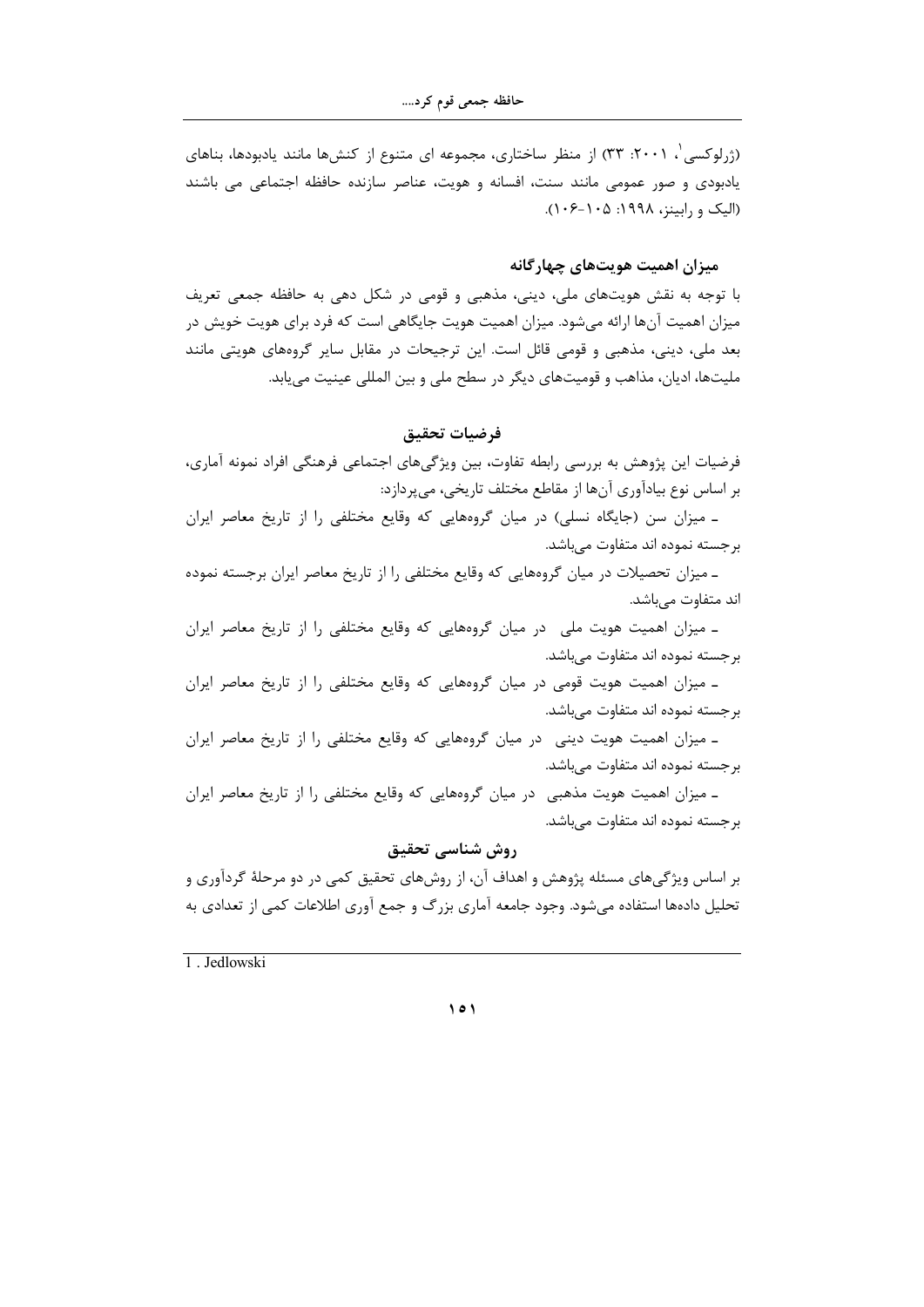عنوان معرفت آن جامعه به منظور آزمون نظريهها و فرضيات تحقيق، قابليت به كارگيري پيمايش اجتماعي را مطرح مي كند (ايمان،١٣٩٠: ١٢٣). چنان چه مساله تحقيق شناسايي عوامل تأثير گذار بر یک نتیجه، سودمندی یک مداخله یا فهم بهترین پیش بینی از نتایج باشد، رویکرد کمی بهترین رویکرد است (کرسول ۲۰۰۳: ۲۱). برای کشف عناصر حافظه جمعی قوم کرد، با استفاده از تکنیک پیمایش، از پاسخگویان در مورد برجسته ترین وقایع تاریخ معاصر سئوالات باز انجام شد.برای دستیابی به الگوی توزیع دادهها از تکنیکهای آماری توصیفی بهصورت جداول فراوانی استفاده شد. در امر تبیین روابط بین متغیرهای مستقل و نقاط برجسته حافظه جمعی، تکنیک آماری کراسکال والیس به کارگرفته شد. نرم افزار Spss به منظور انجام عملیات آماری توصیفی و استنباطی به کار گرفته شده است.

جمعیت آماری

منظور از جمعیت آماری همان جامعه اصلی است، که از آن نمونهای نمایا یا معرف بدست آمده باشد(ساروخانی، ۱۳۸۸: ۱۵۷). جمعیت آماری مجموعهای از واحدهاست که در یک یا چند ویژگی مشترک باشند. در این پژوهش جمعیت آماری کلیه شهروندان کرد شهر بوکان در آذربایجان غربی در زمستان ۱۳۹۱ محسوب میگردد. شهر بوکان با توجه پیشینه فرهنگی اجتماعی و موقعیت جغرافیایی آن در میان شهرهای کرد نشین برای انجام این پژوهش برگزیده شد. با توجه به مسئلهٔ پژوهش گردآوری دادهها از شهروندان بوکانی بالای ۱۸ سال بوده است.

## نمونه گیری و حجم نمونه

نمونه گیری خوشهای چند مرحلهای برای گروههای ناهمگن و نامتجانسی به کار می رود که معمولا گروههای یا برجایی هستند که از قبل شکل گرفته اند مانند سازمآنها (نظیر مدارس) یا محل سکونت (نظیر بلوک) ( بیکر، ۱۳۸۶: ۱۸۰). هنگامی دستیابی کامل به اعضای یک جمعیت مشکل باشد، از نمونه گیری خوشهای <sup>۲</sup> استفاده میشود (کازبای، ۲۰۰۳: ۱۰۹). شیوهٔ نمونه گیری در این تحقیق خوشهای چند مرحلهای بوده است. حجم نمونه یا تعداد افرادی که باید به سوالهای پرسشنامه پاسخ دهند بستگی به آن دارد که با چه دقت و اطمینانی میخواهیم نتایج تحقیق را از نمونه به کل جامعه آماری تعمیم دهیم. هر چه این دقت و اطمینان بیشتر باشد نیاز به حجم نمونه بیشتری خواهد بود و بر عکس (رفیع پور،۱۳۸۷: ۳۷۲-۳۷۱). به منظور انجام نمونه گیری خوشهای

1. Creswell 2. Multi stage sampling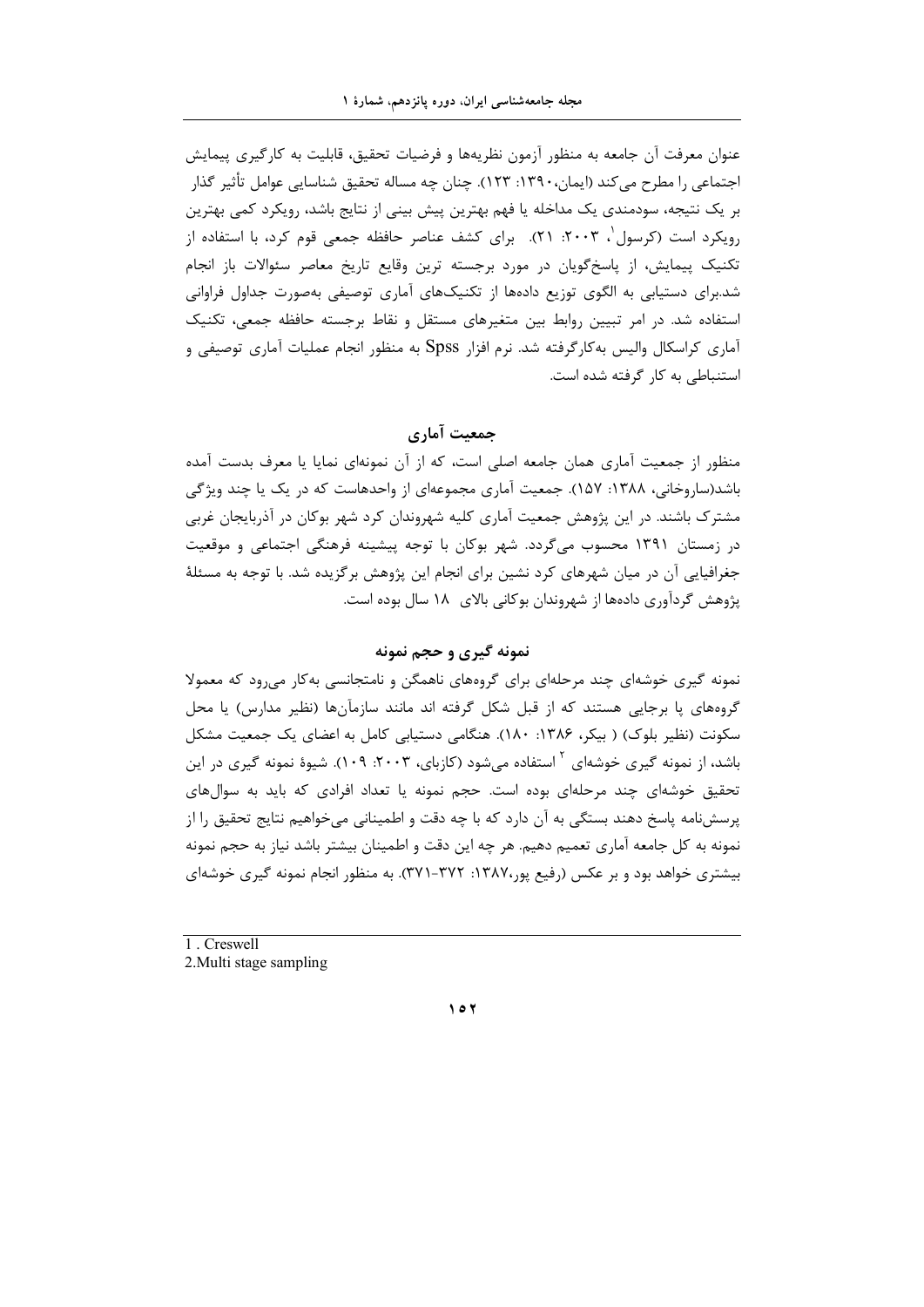در شهر بوکان، نقشه شهر ً بر اساس مناطق مسکونی اَن مشخص گردید. در هر منطقه تعداد بلوکها مشخص و شماره گذاری شدند. عدد نهایی نمونه به صورت خوشهای در افراد عضو خانوارهای ساکن در این بلوکها تقسیم گردید. برای تعیین حجم نمونه از فرمول کوکران استفاده شده است. بر طبق سرشماری سال ۱۳۹۰، جمعیت شهر بوکان معادل ۲۵۴۵۲۱ نفر است که از این تعداد حدود ۱۱۷۱۴۹۵ از آنها بالای ۱۸سال میباشند. با در نظر گرفتن سطح اطمینان ۹۵ درصد، حجم نمونه مساوي با ۳۴۲ نفر معين گرديد.

يافتههاي پژوهش

با توجه به دادههای حاصل از پیمایش، یافتههای این پژوهش در قالب عناصر استخراج شده، الگوهای توصیفی و روابط استنباطی قابل ارائه میباشد. در گام نخست عناصر استخراج شده از حافظهٔ جمعی پاسخگویان در مورد سه واقعهٔ مهم برجسته در نظام تفسیری آنان مشخص گردیده است. جداول فراوانی مربوط به اولین۔ و دومین وسومین واقعه مهم تاریخ معاصر ایران در میان شهروندان بوکان به صورت جدول توافقی ارائه گردیده است. در گزارش درصد فراوانی وقایع مهم برحسب مقولات متغیرهای زمینهای و اصلی وقایع با ۱۰درصد وبالاتر فراوانی در میان نمونهٔ پاسخ گویان مشخص شده است. وقایع با درصد فراوانی کمتر از ۱۰ درصد در یک مقولهٔ جداگانه تحت عنوان سایر وقایع جمع زده شده است. به این ترتیب برای هر یک از پرسشهای اولین، دومین و سومین واقعه مهم وقایعی با بالاترین میزان فراونی در میان پاسخ گویان گزارش شده است.

طبق جدول شماره (١) واقعهٔ انقلاب اسلامی ١٣۵٧ با درصد فراوانی ۴۸/۵ برجسته ترین واقعه در پاسخ اولین واقعه مهم بوده است. در رتبهٔ دوم واقعهٔ ملی شدن صنعت نفت با فراوانی ۱۴ درصد قرار دارد. سومین واقعهٔ مهم انقلاب مهاباد در سال ۱۳۲۴ هجری شمسی با فراوانی ۱۳/۵ درصد قرار گرفته است. با توجه به مقولهٔ جنسیت مشخص میشود که مردان در واقعهٔ انقلاب اسلامی ۱۳۵۷ به میزان۲۵/۷ درصد و زنان با حدود ۳ درصد کاهش نسبت به مردان این واقعه را برجسته گردند. در دو واقعهٔ ملی شدن صنعت نفت و حکومت ۱۳۲۴ مهاباد میزان تفاوت فراوانی زنان نسبت به مردان کاهش بیشتری در حدود ۵ و ۶ درصد دارد. در مجموع از میان کل پاسخگویان زن بعد از انقلاب به واقعهٔ ملی شدن نفت در مقایسه با واقعهٔ حکومت ۱۳۲۴ مهاباد اهمیت بیشتری قائل گردیدند.

در متغیر سن بیشترین فراوانی پاسخ گویان در ردهٔ سنی ۲۰ الی ۴۰ سال به میزان ۶۱/۷ درصد قرار دارد. در این ردهٔ سنی بیشترین اهمیت به ترتیب برای وقایع انقلاب اسلامی ۱۳۵۷، ملی شدن صنعت نفت و حکومت۱۳۲۴ مهاباد ذکر گردیده است. اما در ردهٔ سنی ۴۱ الی ۶۰ سال بعد از انقلاب اسلامی ۱۳۵۷ بیشترین میزان اهمیت برای واقعهٔ حکومت ۱۳۲۴ مهاباد در میان پاسخ گویان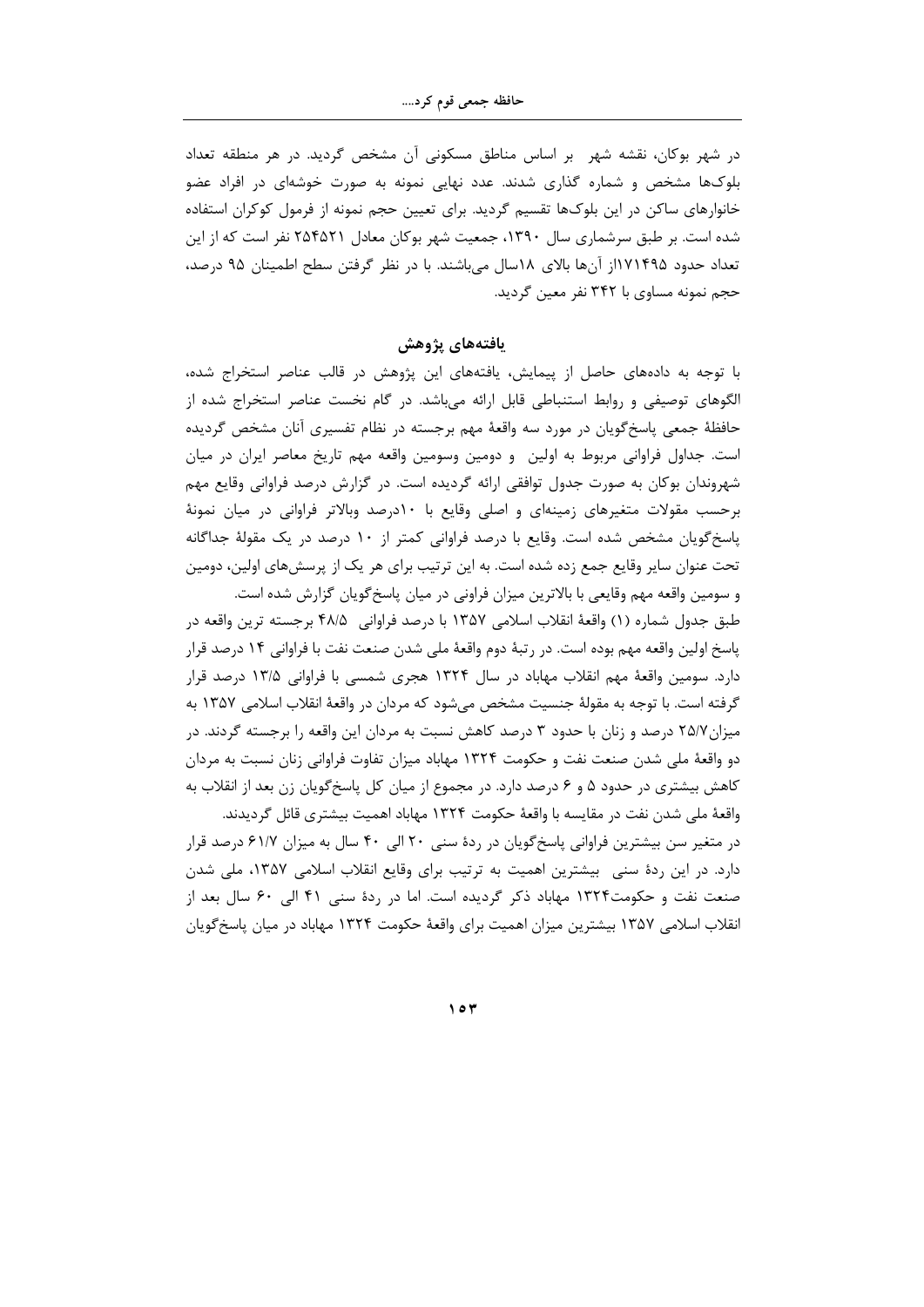گزارش شده است. به نظر میرسد افراد بیشتری در این ردهٔ سنی واقعهٔ حکومت مهاباد را دارای اهميت دانسته و از اين واقعه بيشتر تاثير پذيرفتهاند.

|                          | اولين واقعه مهم         |                                                                     |                         |                                    | متغير وابسته           |                                |
|--------------------------|-------------------------|---------------------------------------------------------------------|-------------------------|------------------------------------|------------------------|--------------------------------|
| جمع                      |                         | واقعه سوم<br>  (ملى شدن   (حكومت١٣٢۴   ساير وقايع<br>مهاباد مهاباد) | واقعه دوم<br>نفت)       | واقعه اول<br>(انقلاب<br>اسلامی ۵۷) | متغيرهاى<br>مستقل      |                                |
| $\Delta \Delta/\Upsilon$ | $\mathcal{N}$           | 9/8                                                                 | 9/8                     | $Y\Delta/Y$                        | مرد                    |                                |
| f f / V                  | $\frac{1}{\gamma}$      | $\mathsf{r}/\mathsf{r}$                                             | $f/\mathfrak{f}$        | $\Upsilon\Upsilon/\Lambda$         | زن                     | جنسيت                          |
| $\mathcal{L}$ .          | ۲۴                      | 1770                                                                | ۱۴                      | ۴۸/۵                               | جمع                    |                                |
| 51/1                     | 18/Y                    | ٧                                                                   | V/F                     | $\mathbf{r} \cdot \mathbf{r}$      | $F - T$                |                                |
| 89/1                     | 9/1                     | Y/Y                                                                 | $\mathsf{r}/\mathsf{v}$ | 10/7                               | $9 - 9$                |                                |
| $\lambda/\Delta$         | $1/\Upsilon$            | $1/\lambda$                                                         | ۲۱۶                     | $Y$ <sup>9</sup>                   | ۶۱ به بالا             | سن                             |
| $\mathcal{L}$ .          | ۲۴                      | 17/2                                                                | ۱۴                      | ۴۸/۵                               | جمع                    |                                |
| $\frac{1}{\sqrt{2}}$     | $1/\tau$                | Y/Y                                                                 | Y/9                     | $\Delta/\Upsilon$                  | بی سواد                |                                |
| Y/Y                      | $\sqrt{2}$              | /9                                                                  | ٣                       | Y/9                                | سواد خواندن و<br>نوشتن |                                |
| 9/1                      | /9                      | $1/\lambda$                                                         | $1/\zeta$               | Y/9                                | ابتدایی                |                                |
| 11/Y                     | $\mathsf{r}/\mathsf{r}$ | $1/\lambda$                                                         | /9                      | ۵/۳                                | سيكل                   | سط                             |
| ۲۴                       | $\lambda/\Delta$        | ۲/۹                                                                 | ۱/۸                     | $\lambda \cdot / \lambda$          | ديپلم                  |                                |
| 9/5                      | $1/\zeta$               | $\mathcal{N}$                                                       | ۱/۸                     | ۶۱۱                                | فوق ديپلم              | $\boldsymbol{\tau}$<br>تحصيلات |
| YY/Y                     | 9/1                     | Y/9                                                                 | ۳/۸                     | ۱۰۱۸                               | ليسانس                 |                                |
| $\lambda/\Upsilon$       | $1/\lambda$             | $\sqrt{2}$                                                          | $1/\Delta$              | $f/\mathfrak{f}$                   | فوق ليسانس و<br>بالاتر |                                |
| $\mathcal{L}$ .          | ۲۴                      | 17/2                                                                | ۱۴                      | $Y\Lambda/\Delta$                  | جمع                    |                                |
| 1 Y/A                    | ۵                       | $\mathsf{Y}/\mathsf{Y}$                                             | $\Upsilon/\Upsilon$     | $\lambda/\Upsilon$                 | علوم پايه              |                                |
| ٣٣                       | 9/5                     | $\frac{1}{2}$                                                       | $\mathsf{Y}/\mathsf{q}$ | 1 Y/T                              | علوم انسانی            |                                |
| 11/1                     | $\mathbf{r}/\mathbf{r}$ | /۹                                                                  | ۱/۸                     | $\Delta/\tau$                      | علوم فنى مهندسى        |                                |
| $Y$ /9                   | $\bullet$               | $\bullet$                                                           | ۱/۸                     | $1/\Upsilon$                       | علوم پزشکی             | گروه<br>تحصیلی                 |
| $\sqrt{2}$               | $\bullet$               | $\bullet$                                                           | $\Lambda$               | $\sqrt{r}$                         | حوزوى                  |                                |
| ۳۴/۵                     | 5/6                     | 9/1                                                                 | ۵                       | ۱۶۱۴                               | پایین تر از دیپلم      |                                |
| $\mathcal{L}$ .          | ۲۴                      | 17/2                                                                | $\mathcal{N}$           | ۴۸/۵                               | جمع                    |                                |

جدول شماره ۱. جدول توافقی درصد فراوانی متغیرهای زمینهای بر حسب وقایع برجستهٔ ذکر شده در اولین واقعه مهم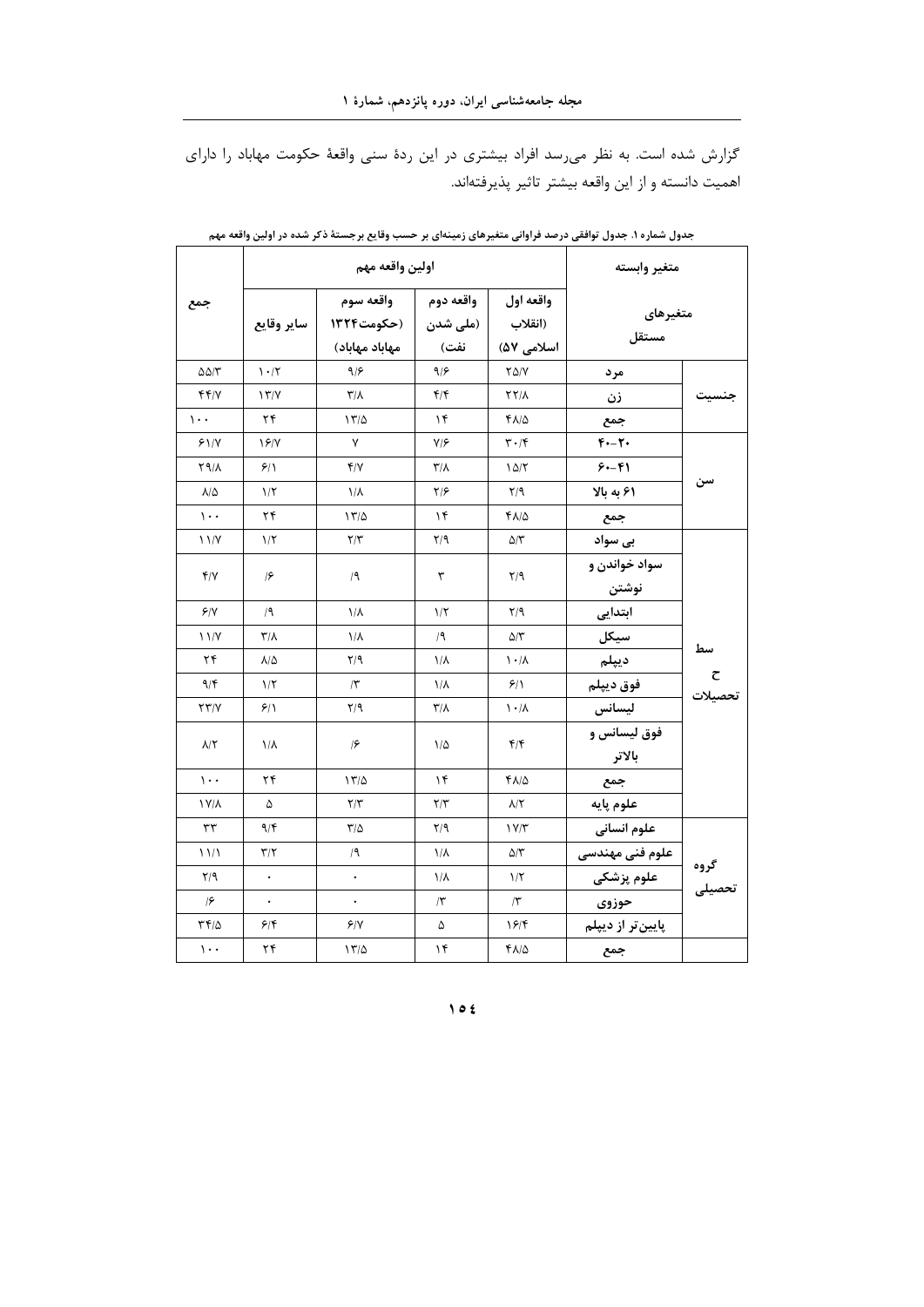در متغیر سطح تحصیلات بیشترین میزان فراوانی متعلق به دو گروه دیپلم و لیسانس به میزان ۲۴ و ۲۳/۷ درصد می باشد. در تمام گروههای تحصیلی ترتیب اهمیت وقایع از الگوی انقلاب اسلامی۱۳۵۷ و ملی شدن صنعت نفت و حکومت۱۳۲۴ مهاباد پیروی میکند. اما در گروه با تحصيلات دييلم بعد از انقلاب اسلامي ١٣۵٧ بيشترين اهميت به واقعه حكومت١٣٢۴ مهاباد داده شده است. در متغیر نوع تحصیلات بیشترین فراوانی در دو گروه به ترتیب در دو گروه زیر دیپلم و علوم انسانی با مقادیر ۳۴/۵ و ۳۳ درصد قرار دارد. از طرفی در مقایسه با سایر گروههای تحصیلی فقط در همین دو گروه است که واقعهٔ حکومت ۱۳۲۴ مهاباد را بعد از انقلاب اسلامی ۱۳۵۷ به عنوان دومین واقعه مهم ذکر مے شود.

طبق جدول شماره (۲) در سطح اهمیت هویت به میزان بسیار قوی۔به ترتیب هویت قومی، هويت ديني، هويت ملي و در آخر هويت مذهبي قرار دارند. در ميان هويتها چهار گانه واقعهٔ انقلاب اسلامی ۱۳۵۷ با درصد فراوانی ۴۸/۵ برجسته ترین واقعه در پاسخ اولین واقعه مهم بوده است. در رتبهٔ دوم واقعهٔ ملی شدن صنعت نفت با فراوانی ۱۴ درصد قرار دارد. سومین واقعهٔ مهم حکومت مهاباد در سال ۱۳۲۴ هجری شمسی با فراوانی ۱۳/۵ درصد قرار گرفته است. با توجه به مقولهٔ میزان اهمیت هویت ملی بالاترین میزان اهمیت در سطح بسیار قوی با درصد فراوانی ۵۹/۹ قرار دارد. در مقوله میزان اهمیت هویت ملی در سطح بسیار بالا بیشترین درصد فراوانی به ترتیب به وقايع انقلاب اسلامي ١٣۵٧، ملي شدن صنعت نفت و حكومت ١٣٢۴ مهاباد با درصد فراواني ٣٠/٧، ۸/۲ و ۷/۹ درصد گزارش دادهاند. در مقوله میزان اهمیت هویت قومی در سطح بسیار قوی بالاترین درصد ۸۸/۳ قرار دارد. متغیر میزان اهمیت هویت قومی در سطح بسیار قوی بالاترین اهمیت را به واقعه انقلاب اسلامي ١٣۵٧ با درصد فراواني ۴٢/٧ دادهاند. بعد از آن به مقولهٔ حکومت ١٣٢۴ مهاباد به میزان ۱۳/۲ گزارش دادهاند. در آخر به مقولهٔ ملی شدن صنعت نفت با درصد فراوانی ۱۲/۳ گزارش دادند. در مقوله میزان اهمیت هویت دینی بالاترین اهمیت با درصد فراوانی ۷۷/۸ قرار دارد. در این متغیر بالاترین میزان اهمیت را به ترتیب به عناصر انقلاب اسلامی ۱۳۵۷ ، ملی شدن صنعت نفت و حکومت ۱۳۲۴ مهاباد قائل بودند. در مورد متغیر میزان اهمیت هویت مذهبی بالاترین درصد فراوانی به میزان ۴۵/۹ قرار دارد. در این متغیر بالاترین میزان اهمیت را بعد از الگوی انقلاب اسلامی به ملی شدن صنعت نفت گزارش دادند.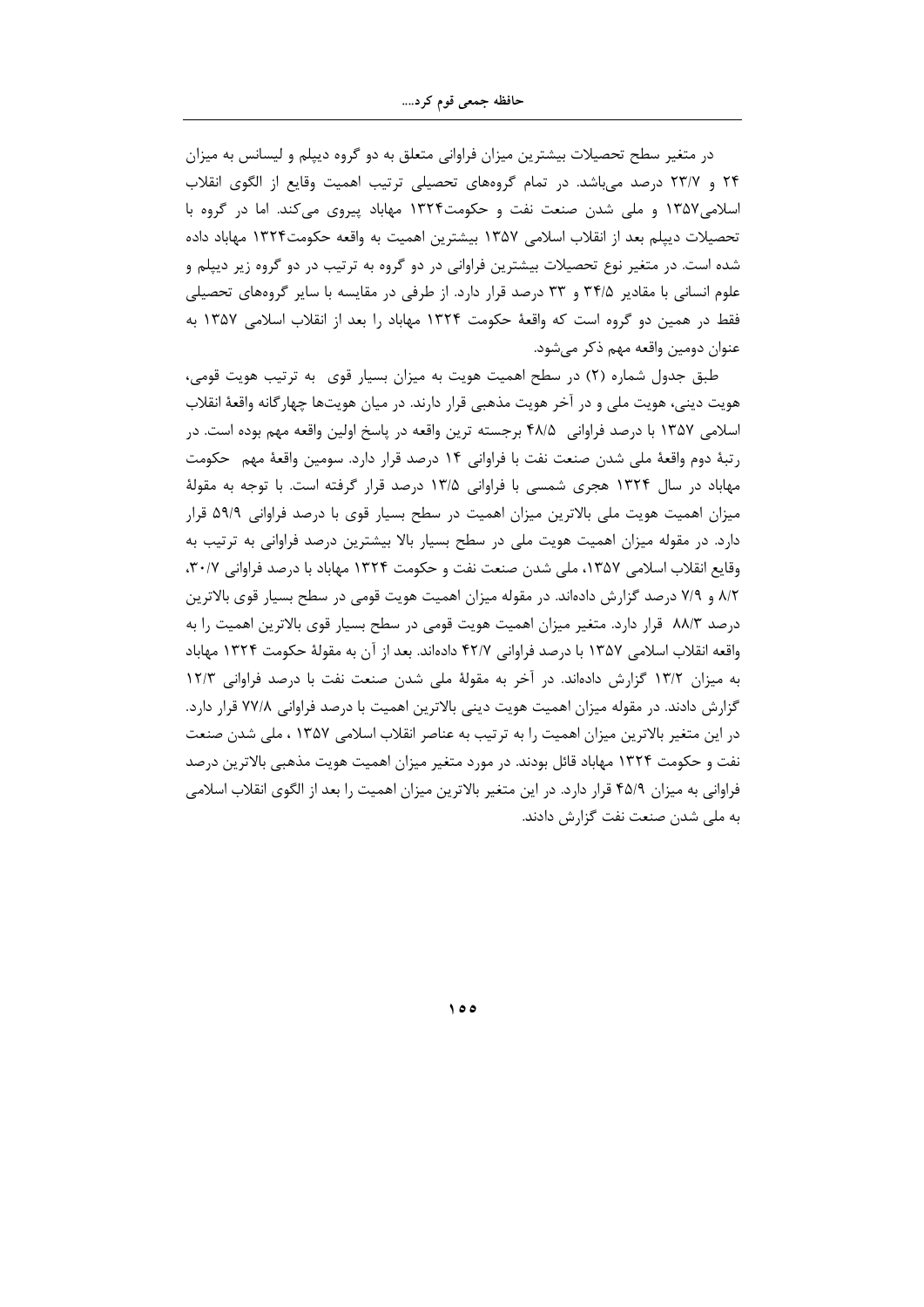|                         |                         | اولين واقعه مهم         |                         |                               |              |                             |
|-------------------------|-------------------------|-------------------------|-------------------------|-------------------------------|--------------|-----------------------------|
|                         |                         | واقعه دوم   واقعه سوم   |                         | واقعه اول                     | متغير وابسته |                             |
| جمع                     | (ساير                   |                         | (ملى شدن   (حكومت       | (انقلاب                       |              |                             |
|                         | وقايع)                  | 1۳۲۴ مهاباد)            | نفت)                    | اسلامی۷۵۷                     |              | متغير مستقل                 |
| $Y/\mathcal{F}$         | $1/\lambda$             | $1/\Delta$              | ٢                       | $\mathbf{Y}/\mathbf{Y}$       | بسيار ضعيف   |                             |
| $Y$ ۹                   | /9                      | $\sqrt{2}$              | $\ddot{\phantom{0}}$    | $1/\Delta$                    | ضعيف         |                             |
| $1 - 10$                | $\mathbf{r}/\mathbf{r}$ | $\sqrt{2}$              | $1/\lambda$             | ۵                             | متوسط        | ميزان<br>اهميت              |
| ۱۹                      | ۵                       | $\mathsf{Y}/\mathsf{Y}$ | ٢                       | $\gamma$                      | قوى          | هويت ملي                    |
| ۵۹/۹                    | 177                     | Y/9                     | $\lambda/\Upsilon$      | $\mathbf{r} \cdot \mathbf{v}$ | بسیار قوی    |                             |
| $\mathcal{L}$ .         | ۲۴                      | 17/2                    | ۱۴                      | ۴۸/۵                          | جمع          |                             |
| 1/5                     | $/\tau$                 | $\ddot{\phantom{0}}$    | /9                      | $\ddot{\phantom{0}}$          | بسيار ضعيف   |                             |
| $1/\lambda$             | $\sqrt{2}$              | $\bullet$               | $\mathcal{L}$           | /9                            | ضعيف         |                             |
| ٢                       | $\sqrt{2}$              | $\bullet$               | $\bullet$               | $1/\Delta$                    | متوسط        | ميزان                       |
| 9/1                     | $\mathbf{Y}/\mathbf{Y}$ | $\Lambda$               | $\sqrt{2}$              | 1۵                            | قوى          | اهميت<br>قومى               |
| $\lambda\lambda/\tau$   | $Y \cdot / Y$           | 177                     | 15/T                    | 4218                          | بسيار قوى    |                             |
| $\mathcal{L}$ .         | ۲۴                      | 17/2                    | ۱۴                      | $f\Lambda/\Delta$             | جمع          |                             |
| ٢                       | $\sqrt{r}$              | /9                      | $\sqrt{2}$              | $\sqrt{r}$                    | بسيار        |                             |
|                         |                         |                         |                         |                               | ضعيف         |                             |
| $\mathbf{r}/\mathbf{r}$ | $\sqrt{r}$              | $\sqrt{r}$              | $\bullet$               | $1/\lambda$                   | ضعيف         |                             |
| $\Delta/\mathcal{F}$    | $1/\Delta$              | $\sqrt{2}$              | $\sqrt{2}$              | $\mathbf{Y}/\mathbf{9}$       | متوسط        | میزان<br>اهمیت<br>هویت دینی |
| 17/T                    | $\mathbf{r}/\mathbf{r}$ | $\frac{1}{2}$           | $1/\lambda$             | Y/Y                           | قوى          |                             |
| <b>YY/A</b>             | $\lambda/\lambda'$      | ۹/۱                     | 11/1                    | ۳۸/۹                          | بسيار قوى    |                             |
| $\mathcal{L}$ .         | ۲۴                      | 17/2                    | ۱۴                      | ۴۸/۵                          | جمع          |                             |
| 17/2                    |                         | $f/\lambda$             | $\mathbf{r}/\mathbf{r}$ | ۵۱۶                           | بسيار        |                             |
|                         | ۱۵                      |                         |                         |                               | ضعيف         |                             |
| $V/\mathcal{A}$         | $1/\Delta$              | $1/\Delta$              | $1/\Delta$              | $T/\Delta$                    | ضعيف         | ميزان                       |
| 15/7                    | $\mathbf{r}/\mathbf{r}$ | ٢                       | 1/5                     | V/F                           | متوسط        | اهميت<br>هويت               |
| $\lambda/\mathcal{F}$   | Y/Y                     | $\frac{1}{2}$           | $1/\tau$                | 9/9                           | قوى          | مذهبى                       |
| ۴۵/۹                    | ۱۲/۹                    | $\mathbf{r}/\mathbf{r}$ | $Y/\gamma$              | $Y \setminus 1$               | بسيار قوى    |                             |
| $\mathcal{L}$ .         | $\mathbf{Y} \mathbf{f}$ | 17/2                    | $\mathcal{N}$           | $f\Lambda/\Delta$             | جمع          |                             |

جدول شماره ۲. جدول توافقی درصد فراوانی متغیرهای چهارگانه میزان اهمیت هویت بر حسب وقایع برجستهٔ ذکر شده در اولین واقعه مهم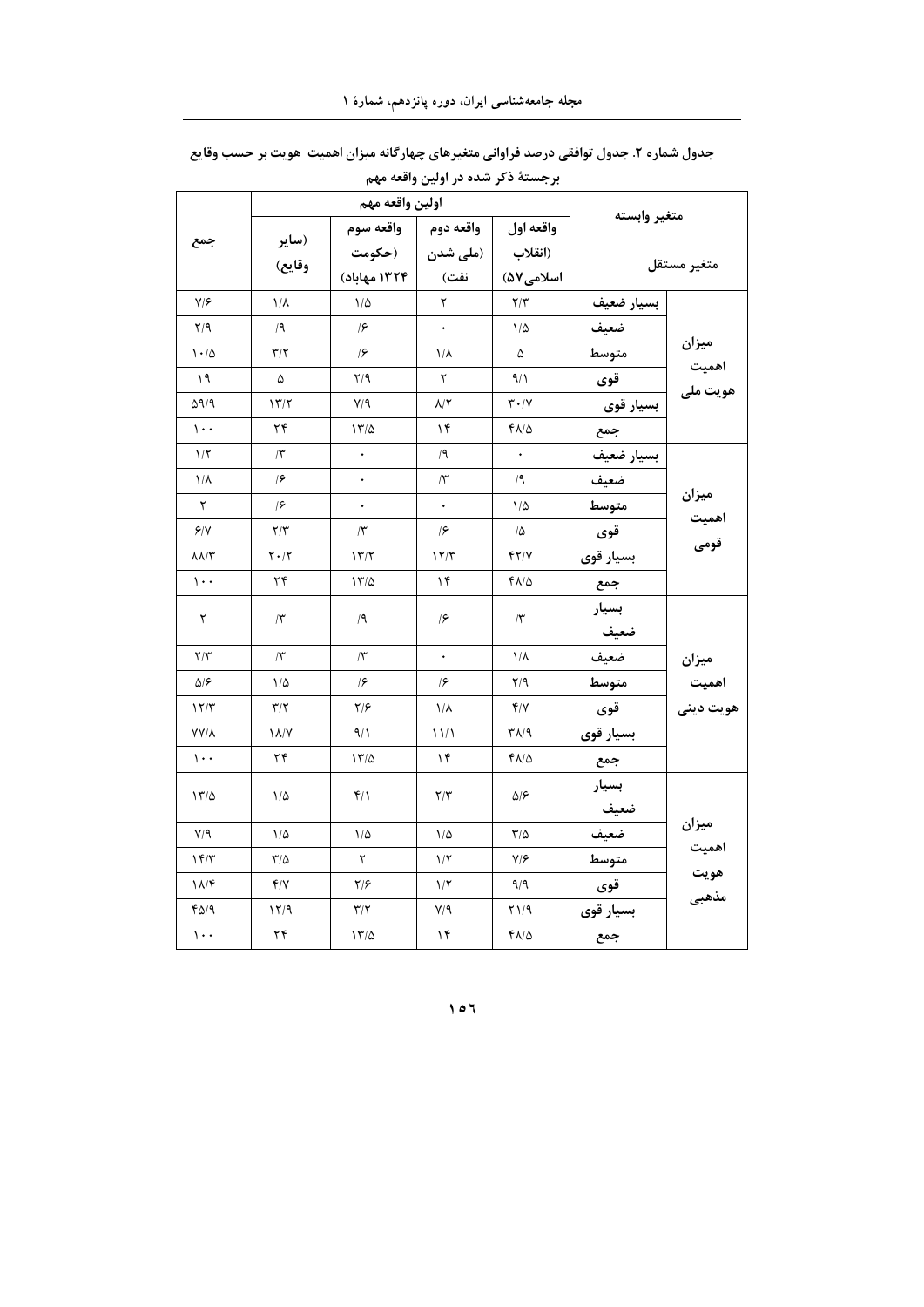|                               |                         |                                        |                                     | در دومین واقعه مهم                             |                        |                |
|-------------------------------|-------------------------|----------------------------------------|-------------------------------------|------------------------------------------------|------------------------|----------------|
|                               |                         |                                        | دومين واقعه مهم                     |                                                | متغير وابسته           |                |
| جمع                           | ساير<br>وقايع           | واقعه سوم<br>(حکومت<br>1555<br>مهاباد) | واقعه دوم<br>  (جنگ<br> <br>تحمیلی) | واقعه اول<br>(انقلاب<br>اسلامی<br>$(\Delta V)$ | متغيرهاى مستقل         |                |
| $\Delta\Delta/\Upsilon$       | $\mathbf{Y} \mathbf{F}$ | $\mathcal{N}\cdot\mathcal{N}$          | $\lambda/\lambda$                   | 17/T                                           | مرد                    |                |
| 441                           | <b>YY/1</b>             | ۵۱۶                                    | ۹/۹                                 | 5/6                                            | زن                     | جنسيت          |
| $\mathcal{L}$ .               | 4811                    | ۱۵/۸                                   | $\lambda/\gamma$                    | $\lambda/\gamma$                               | جمع                    |                |
| 51/8                          | ٣١                      | $\lambda/\Delta$                       | 117                                 | $\lambda \cdot / \lambda$                      | $F - T$                |                |
| 89/1                          | 15/T                    | ۶۱۱                                    | ۶۱۴                                 | ۵                                              | $5 - 51$               |                |
| ۸/۵                           | $\frac{1}{2}$           | $1/\Upsilon$                           | /۹                                  | $\mathsf{Y}/\mathsf{Y}$                        | ۶۱ به بالا             | سن             |
| $\mathcal{L}$ .               | ۴۶۱۸                    | ۱۵/۸                                   | $\lambda/\lambda'$                  | $\lambda/\gamma$                               | جمع                    |                |
| $\frac{1}{\sqrt{2}}$          | $f/\lambda$             | $1/\lambda$                            | $\mathbf{Y}/\mathbf{Y}$             | Y/9                                            | بی سواد                |                |
| ۴/۷                           | $1/\Delta$              | /۹                                     | $1/\Delta$                          | /9                                             | سواد خواندن و<br>نوشتن |                |
| 9/1                           | ٢                       | $1/\Delta$                             | $1/\zeta$                           | ٢                                              | ابتدایی                |                |
| $\frac{1}{\sqrt{2}}$          | $f/\gamma$              | ١/٨                                    | ۲۱۶                                 | ۲۱۶                                            | سيكل                   |                |
| ۲۴                            | 11/9                    | $f/\mathfrak{f}$                       | $\mathbf{Y}/\mathbf{Y}$             | $\mathbf{r}/\mathbf{r}$                        | ديپلم                  | سطح<br>تحصیلات |
| 9/5                           | $\frac{1}{2}$           | ٢                                      | ۱/۸                                 | ٢                                              | فوق ديپلم              |                |
| YY/Y                          | $\frac{1}{\sqrt{2}}$    | Y/9                                    | $\mathbf{r}/\mathbf{r}$             | $\mathbf{r}/\mathbf{r}$                        | ليسانس                 |                |
| $\lambda/\Upsilon$            | $f/\mathfrak{f}$        | $\sqrt{2}$                             | ۱/۸                                 | $1/\Delta$                                     | فوق لیسانس و بالاتر    |                |
| $\mathcal{L}$ .               | 4811                    | $10/\lambda$                           | $\lambda/\lambda'$                  | $\lambda/\gamma$                               | جمع                    |                |
| 1 V/A                         | $\lambda/\lambda$       | $Y/\mathcal{F}$                        | $\frac{1}{4}$                       | Y/Y                                            | علوم پايه              |                |
| $\tau\tau$                    | 19/9                    | ۴۱۱                                    | $\mathsf{r}/\mathsf{v}$             | ۵/۳                                            | علوم انسانى            |                |
| $\frac{1}{2}$                 | ۵                       | $\mathsf{Y}/\mathsf{q}$                | $1/\Delta$                          | $1/\lambda$                                    | علوم فنی هندسی         |                |
| $Y$ <sup><math>9</math></sup> | /9                      | $\Lambda$                              | /9                                  | /9                                             | علوم پزشکی             | گروه<br>تحصیلی |
| $\sqrt{2}$                    | $\ddot{\phantom{0}}$    |                                        | $\Lambda$                           | $\Lambda$                                      | حوزوى                  |                |
| $\mathbf{r} \mathbf{r}$       | 17/T                    | ۵/۸                                    | $\lambda/\Upsilon$                  | ۸/۲                                            | پایینتر از دیپلم       |                |
| $\mathcal{L}$ .               | 4818                    | ۱۵/۸                                   | $\lambda/\gamma$                    | $\lambda/\gamma$                               | جمع                    |                |

جدول شماره (۳). جدول توافقی درصد فراوانی متغیرهای زمینهای بر حسب وقایع برجستهٔ ذکر شده

 $\vee$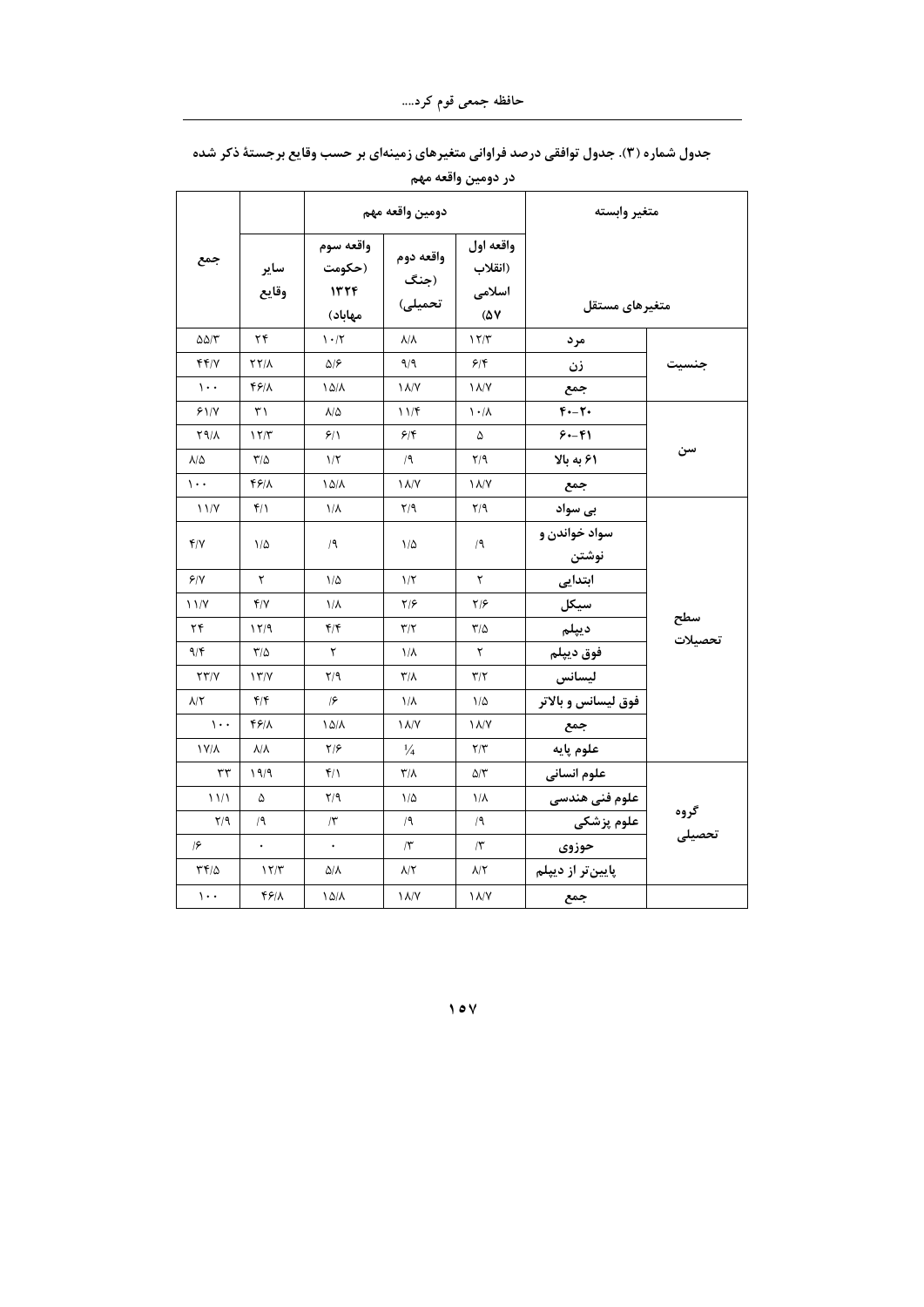بر اساس جدول شماره (۳) واقعهٔ انقلاب اسلامی ۱۳۵۷ و واقعه جنگ تحمیلی با درصدهای فراوانی ۱۸/۷ بارزترین واقعه در پاسخ دومین واقعه مهم بوده است. در رتبهٔ دوم واقعهٔ حکومت ۱۳۲۴ مهاباد با فراوانی ۱۵/۸ درصد قرار دارد. با توجه به مقولهٔ جنسیت مشخص میشود که مردان در واقعهٔ انقلاب اسلامی ۱۳۵۷ به میزان دو برابر با فراوانی ۱۲/۳ درصد نسبت به زنان با درصد فراوانی ۶/۴ درصد این واقعه را برجسته کردند. در واقعهٔ حکومت ۱۳۲۴ مهاباد به همان ترتیب مردان این واقعه را با درصد فراوانی ۱۰/۲ نسبت به زنان با درصد ۵/۶ این واقعه را مهم دانستند. اما در مورد جنگ تحمیلی عراق و ایران میزان تفاوت فراوانی زنان نسبت به مردان کاهش کمتری ٍ در حدود ۱ درصد دارد. در مجموع از میان کل پاسخگویان مردان بعد از انقلاب اسلامی۱۳۵۷ و جنگ تحمیلی ایران و عراق به واقعهٔ حکومت ۱۳۲۴ مهاباد اهمیت بیشتری قائل گردیدند. در متغیر سن بیشترین فراوانی پاسخ گویان در ردهٔ سنی ۲۰ الی ۴۰ سال به میزان ۶۱/۷ درصد قرار دارد. در این ردهٔ سنی بیشترین اهمیت به ترتیب برای جنگ تحمیلی، واقعه انقلاب اسلامی ۱۳۵۷ و حکومت۱۳۲۴ مهاباد ذکر گردیده است. اما در ردهٔ سنی ۴۱ الی ۶۰ سال بعد از جنگ تحمیلی بیشترین میزان اهمیت برای واقعهٔ حکومت ۱۳۲۴ مهاباد در میان پاسخ گویان گزارش شده است. همانطور که در جدول بالا مشاهده میگردد به نظر میرسد افراد بیشتری در این ردهٔ سنی واقعهٔ حکومت مهاباد را دارای اهمیت دانسته و از این واقعه بیشتر تأثیر پذیرفتهاند.

در متغیر سطح تحصیلات بیشترین میزان فراوانی متعلق به گروه دیپلم و لیسانس به میزان ۲۴ و ۲۳/۷ درصد می.باشد. در تمام گروههای تحصیلی ترتیب اهمیت وقایع از الگوی جنگ تحمیلی و انقلاب اسلامی ۱۳۵۷ و حکومت۱۳۲۴ مهاباد پیروی میکند. اما در گروه با تحصیلات دیپلم بیشترین اهمیت به واقعه حکومت۱۳۲۴ مهاباد داده شده است. در متغیر نوع تحصیلات بیشترین میزان فراوانی در دو گروه به ترتیب در دو گروه زیر دیپلم و علوم انسانی با مقادیر ۳۴/۵ و ۳۳ درصد قرار دارد. در گروه با تحصیلات پایینتر از دیپلم بعد از دو واقعه جنگ تحمیلی و الگوی انقلاب اسلامی ایران به واقعه حکومت ۱۳۲۴ مهاباد بیشترین اهمیت را قائل بودند. از طرفی در تمامی گروههای تحصیلی به استثنا گروه تحصلی فنی مهندسی واقعهٔ حکومت ۱۳۲۴ مهاباد به عنوان دومین واقعه مهم گزارش شده است.

 $\Delta$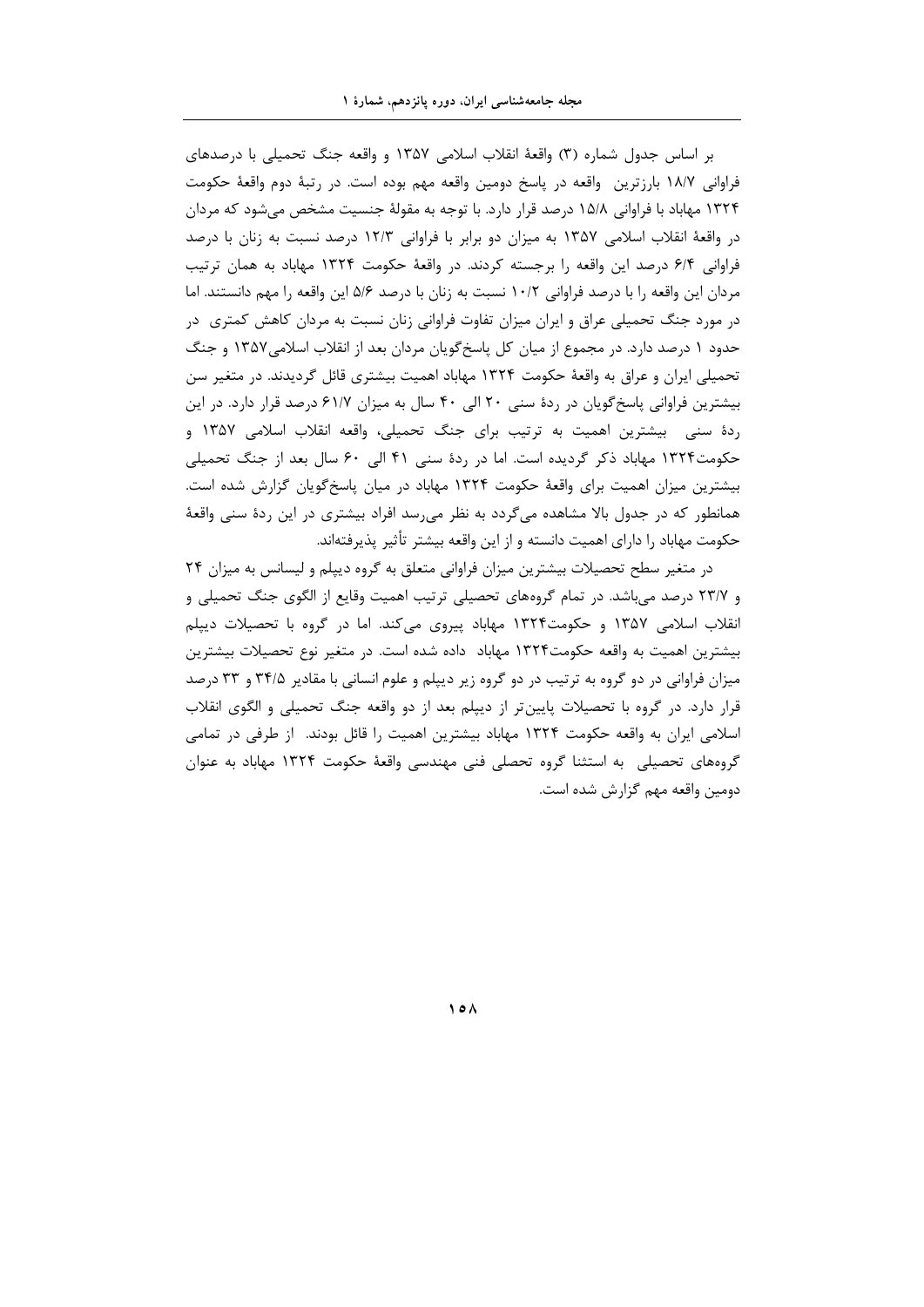|                            |                                   | دومين واقعه مهم                     |                         |                                   |                             |                              |  |
|----------------------------|-----------------------------------|-------------------------------------|-------------------------|-----------------------------------|-----------------------------|------------------------------|--|
| جمع                        | واقعه<br>چهارم<br>(ساير<br>وقايع) | واقعه سوم<br>(احکومت<br>١٣٢٤مهاباد) | واقعه دوم<br>(جنگ)      | واقعه اول<br>(انقلاب<br>اسلامی ۵۷ | متغير وابسته<br>متغير مستقل |                              |  |
| V/F                        | $\Delta/\Upsilon$                 | $\sqrt{2}$                          | $\sqrt{2}$              | $1/\Upsilon$                      | بسيار ضعيف                  |                              |  |
| Y/9                        | $1/\lambda$                       | $\Lambda$                           | $\sqrt{2}$              | $\mathcal{N}$                     | ضعيف                        |                              |  |
| $1 - 10$                   | 5/5                               | $1/\Delta$                          | ٢                       | $\sqrt{2}$                        | متوسط                       | ميزان                        |  |
| ۱۹                         | V/9                               | $\Upsilon/\Upsilon$                 | 4414                    | $\frac{1}{2}$                     | قوى                         | اهمیت هویت<br>ملی            |  |
| $\Delta$ 9/9               | $\frac{8}{4}$                     | $\mathcal{N} \cdot \mathcal{N}$     | 11/1                    | 177                               | بسيار قوى                   |                              |  |
| $\mathcal{L}$ .            | 4818                              | $10/\lambda$                        | $\lambda/\gamma$        | $\lambda/\gamma$                  | جمع                         |                              |  |
| $1/\zeta$                  | $\sqrt{2}$                        | $\ddot{\phantom{0}}$                | $\bullet$               | $\sqrt{2}$                        | بسيار ضعيف                  |                              |  |
| $1/\lambda$                | /9                                | $\mathcal{N}$                       | $\sqrt{2}$              | $\bullet$                         | ضعيف                        | میزان<br>اهمیت قومی          |  |
| $\mathsf Y$                | $1/\lambda$                       | $\ddot{\phantom{0}}$                | $\Lambda$               | $\ddot{\phantom{0}}$              | متوسط                       |                              |  |
| 9/1                        | $\mathbf{Y}/\mathbf{Y}$           | $\Lambda$                           | ١/٨                     | ۱۵                                | قوى                         |                              |  |
| $\lambda \lambda/\Upsilon$ | 4.18                              | 10/7                                | $\frac{5}{2}$           | 19/1                              | بسيار<br>قوى                |                              |  |
| $\mathcal{L}$ .            | 4811                              | $\Delta/\lambda$                    | $\lambda/\gamma$        | $\lambda/\nu$                     | جمع                         |                              |  |
| ٢                          | $1/\Upsilon$                      | $\Lambda$                           | $\ddot{\phantom{0}}$    | $\sqrt{2}$                        | بسيار ضعيف                  |                              |  |
| Y/Y                        | $1/\Delta$                        | $\sqrt{2}$                          | $/\Upsilon$             | $\bullet$                         | ضعيف                        |                              |  |
| ۵۱۶                        | $\Upsilon/\Upsilon$               | $1/\Upsilon$                        | $\sqrt{2}$              | $\sqrt{2}$                        | متوسط                       | ميزان<br>اهميت هويت          |  |
| 17/T                       | ۵/۸                               | ٢                                   | ۱۵                      | Y/9                               | قوى                         |                              |  |
| <b>YY/A</b>                | $T\Delta/1$                       | 11/Y                                | 15/5                    | 159                               | بسيار قوى                   | دينى                         |  |
| $\mathcal{L}$ .            | 4818                              | $10/\lambda$                        | $\lambda/\gamma$        | $\lambda/\gamma$                  | جمع                         |                              |  |
| 17/0                       | $V/\Upsilon$                      | $1/\Delta$                          | $1/\lambda$             | $Y$ /9                            | بسيار<br>ضعيف               |                              |  |
| $V/\mathcal{A}$            | $\mathsf{r}/\mathsf{v}$           | $Y/\mathcal{F}$                     | $\Lambda$               | $1/\zeta$                         | ضعيف                        |                              |  |
| 15/7                       | ٧                                 | $1/\Upsilon$                        | $\mathsf{r}/\mathsf{r}$ | Y/Y                               | متوسط                       | میزان<br>اهمیت هویت<br>مذهبی |  |
| $1\lambda$ /۴              | $\lambda/\Upsilon$                | $Y/\mathcal{F}$                     | $\Upsilon/\Upsilon$     | $f/\mathfrak{f}$                  | قوى                         |                              |  |
| $f\Delta$                  | $\mathbf{Y}\bullet/\Delta$        | $V/\mathcal{A}$                     | 9/8                     | Y/9                               | بسيار قوى                   |                              |  |
| $\mathcal{L}$ .            | $f$ $f$ $\lambda$                 | $1\Delta/\lambda$                   | 1 A/Y                   | $\lambda/\gamma$                  | جمع                         |                              |  |

جدول شماره (۴). جدول توافقی درصد فراوانی متغیرهای چهارگانه اهمیت هویت بر حسب وقایع

برجستهٔ ذکر شده در دومین واقعه مهم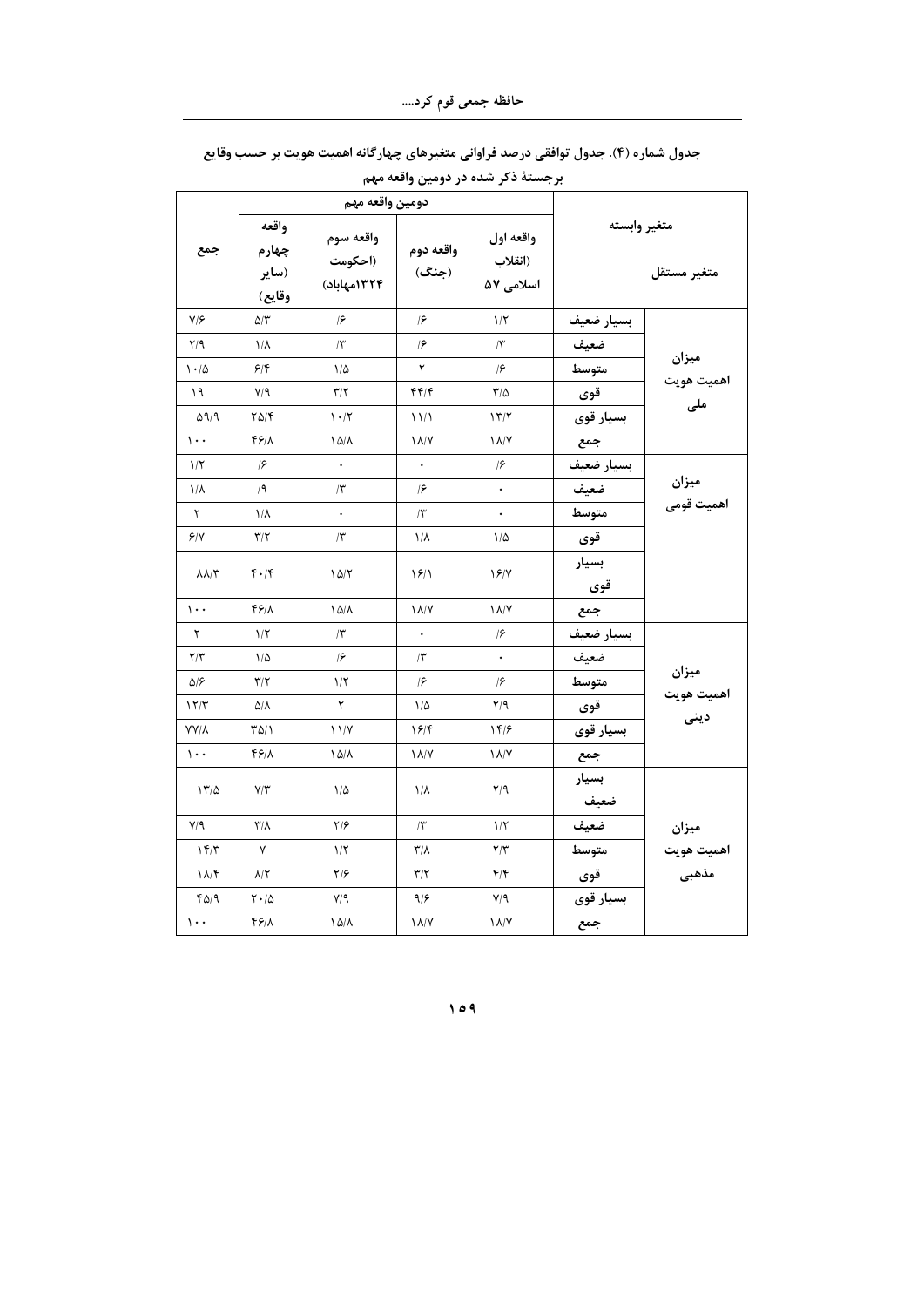مطابق جدول شماره (۴) متغیر میزان اهمیت هویت ملی بالاترین میزان با درصد فراوانی ۵۹/۹ قرار دارد. در مورد این متغیر بالاترین میزان اهمیت با درصد فراوانی ۱۳/۲ را به الگوی انقلاب اسلامی ایران گزارش دادند. بعد از آن به میزان ۱۱/۱ درصد یه متغیر جنگ تحمیلی و در آخر به واقعه حکومت۱۳۲۴ مهاباد به میزان ۱۰/۲ گزارش دادند. در مورد متغیر میزان اهمیت هویت قومی بالاترین میزان اهمیت را با درصد ۸۸/۳ گزارش دادند. در مورد این متغیر در سطح بسیار قوی با میزان درصد فراوانی ۱۶/۷ برای واقعه انقلاب اسلامی گزارش دادند. در مرتبه دوم برای این متغیر در سطح بسیار قوی برای واقعه جنگ تحمیلی و در مرتبه سوم حکومت۱۳۲۴ مهاباد قرار دارد . در متغير ميزان اهميت هويت ديني بالاترين درصد فراواني ٧٧/٨ قرار دارد. متغير ميزان اهميت هويت دینی بالاترین اهمیت را به ترتیب به واقعههای جنگ، انقلاب اسلامی ۱۳۵۷ و حکومت۱۳۲۴ مهاباد داده اند. در اخرین متغیر میزان اهمیت هویت مذهبی بالاترین درصد فراوانی ۴۵/۹ گزارش میشود. در این متغیر بعد از واقعه جنگ تحمیلی، حکومت۱۳۲۴ مهاباد و الگوی انقلاب اسلامی با درصد فراوانی یکسان در مرتبه دوم قرار میگیرند.

طبق جدول شماره (۵) واقعهٔ جنگ تحمیلی با درصد فراوانی ۱۴/۹ مهمترین واقعه در پاسخ سومین واقعه مهم بوده است. در رتبهٔ دوم واقعهٔ انتخابات ۸۸ با اختلاف ۰/۳ درصد در رتبه دوم قرار دارد. با توجه به مقولهٔ جنسیت مشخص میشود که مردان در دو واقعهٔ انتخابات ۸۸ و جنگ تحمیلی با اختلاف ۴/۲ درصد نسبت به زنان این واقعه ۱٫ برجسته کردند. در مجموع از میان کل یاسخ گویان مردان بعد از واقعه جنگ تحمیلی به واقعهٔ انتخابات سال ۱۳۸۸ اهمیت بیشتری قائل گردیدند. در متغیر سن همانطور که در سایر وقایع ذکر گردید بیشترین فراوانی پاسخگویان در ردهٔ سنی ۲۰ الی ۴۰ سال به میزان ۶۱/۷ درصد قرار دارد. در این ردهٔ سنی بیشترین اهمیت را برای واقع جنگ تحمیلی به میزان ۹/۴ درصد و بعد از آن به انتخابات ۸۸ گزارش دادهاند. اما در ردهٔ سنی ۴۱ الی ۶۰ سال به دو واقعه مهم جنگ تحمیلی و انتخابات ۸۸ به میزان برابری معادل ۵/۳ در میان پاسخگویان گزارش شده است. با توجه به جدول بالا تنها در دو گروه سنی ۶۱ سال به بالا افراد بعد از واقعه انتخابات ۸۸ اهمیت بیشتری را به ۸ سال دفاع مقدس گزارش دادهاند.

**˺˿˹**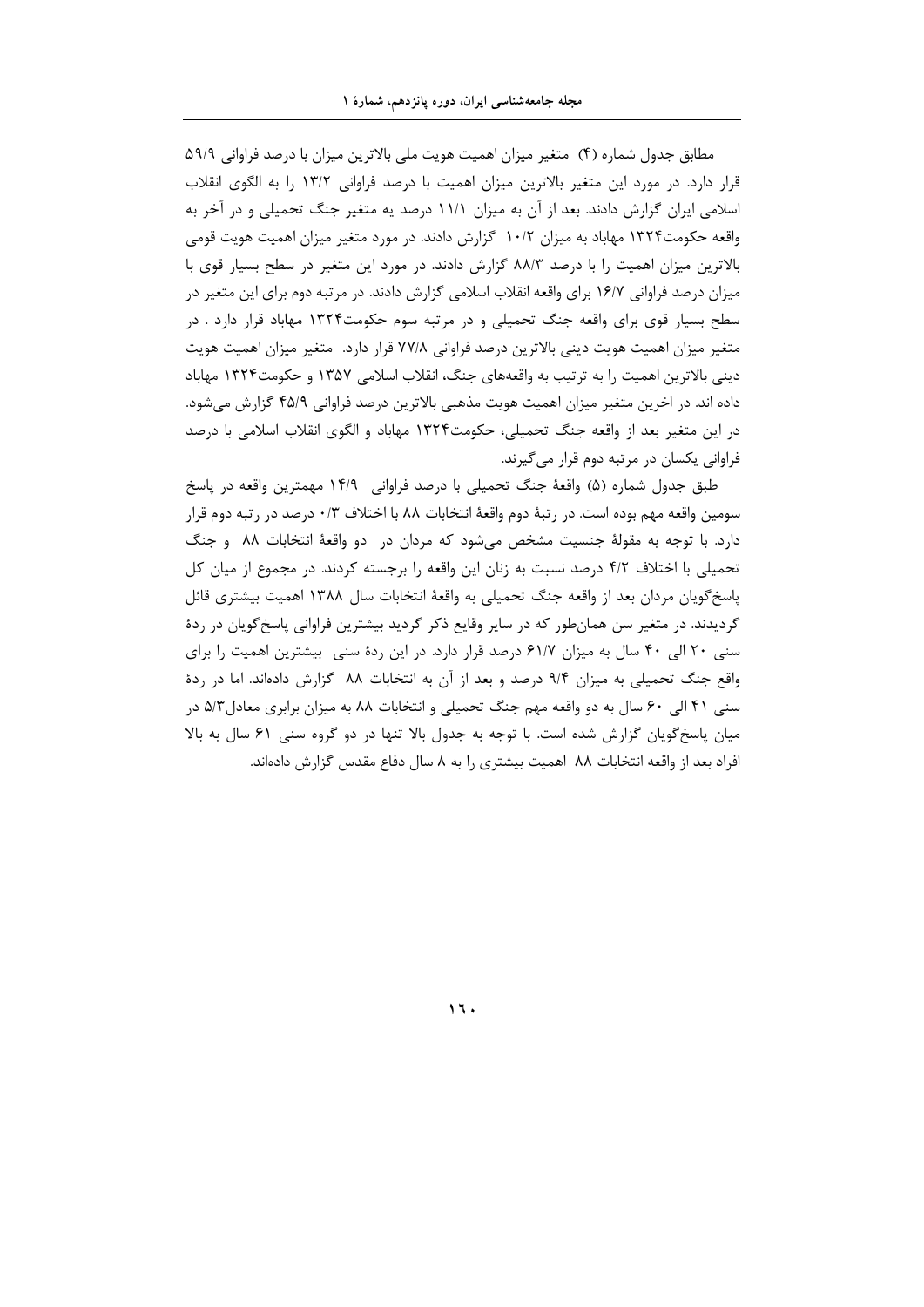|                                |                         |                              | در سومين واقعه مهم                               |                     |                |
|--------------------------------|-------------------------|------------------------------|--------------------------------------------------|---------------------|----------------|
|                                |                         | سومين واقعه مهم              |                                                  | متغير وابسته        |                |
| جمع                            | ا ساير وقايع            | واقعه دوم<br>(جنگ<br>تحمیلی) | واقعه<br>اول<br>(انتخابات<br>$(\lambda \lambda)$ | متغيرهاى مستقل      |                |
| $\Delta\Delta/\Upsilon$        | ۳۶/۸                    | $\sqrt{1}$                   | 9/5                                              | مرد                 |                |
| f f / V                        | ۳۳/۶                    | $\Delta$ /۶                  | ۵۱۶                                              | زن                  | جنسيت          |
| $\mathcal{L}$ .                | $V \cdot / \Delta$      | 14/۶                         | 15/9                                             | جمع                 |                |
| 91/7                           | f(f)                    | $V/\mathcal{A}$              | 9/5                                              | $F - T$             |                |
| <b>79/1</b>                    | 19/7                    | $\Delta/\tau$                | $\Delta/\Upsilon$                                | $8 - 81$            |                |
| $\lambda/\Delta$               | 9/1                     | $1/\Delta$                   | $\Lambda$                                        | ۶۱ به بالا          | سن             |
| $\mathcal{L}$ .                | $V \cdot / \Delta$      | 14/6                         | 14/9                                             | جمع                 |                |
| 11/Y                           | 9/1                     | $1/\Delta$                   | $1/\Upsilon$                                     | بی سواد             |                |
| Y/Y                            | $\mathbf{r}/\mathbf{r}$ | $1/\tau$                     | $\sqrt{r}$                                       | سواد خواندن و نوشتن |                |
| 9/1                            | ۵                       | /9                           | /9                                               | ابتدایی             |                |
| 11/Y                           | 9/5                     | $1/\lambda$                  | $\sqrt{2}$                                       | سيكل                |                |
| ۲۴                             | $1 \text{V/T}$          | $Y$ /9                       | $\mathsf{r}/\mathsf{v}$                          | ديپلم               |                |
| 9/5                            | 9/1                     | $1/\lambda$                  | $1/\Delta$                                       | فوق ديپلم           |                |
| $\Upsilon \Upsilon / \Upsilon$ | $\frac{5}{2}$           | $\mathbf{r}/\mathbf{r}$      | $f/\mathfrak{f}$                                 | ليسانس              | سطح<br>تحصیلات |
| $\lambda/\Upsilon$             | f/f                     | $1/\Delta$                   | $\mathbf{Y}/\mathbf{Y}$                          | فوق ليسانس و بالاتر |                |
| $\cdots$                       | f/f                     | 14/6                         | 15/9                                             | جمع                 |                |

جدول شماره (۵). جدول توافقی درصد فراوانی متغیرهای زمینهای بر حسب وقایع برجستهٔ ذکر شده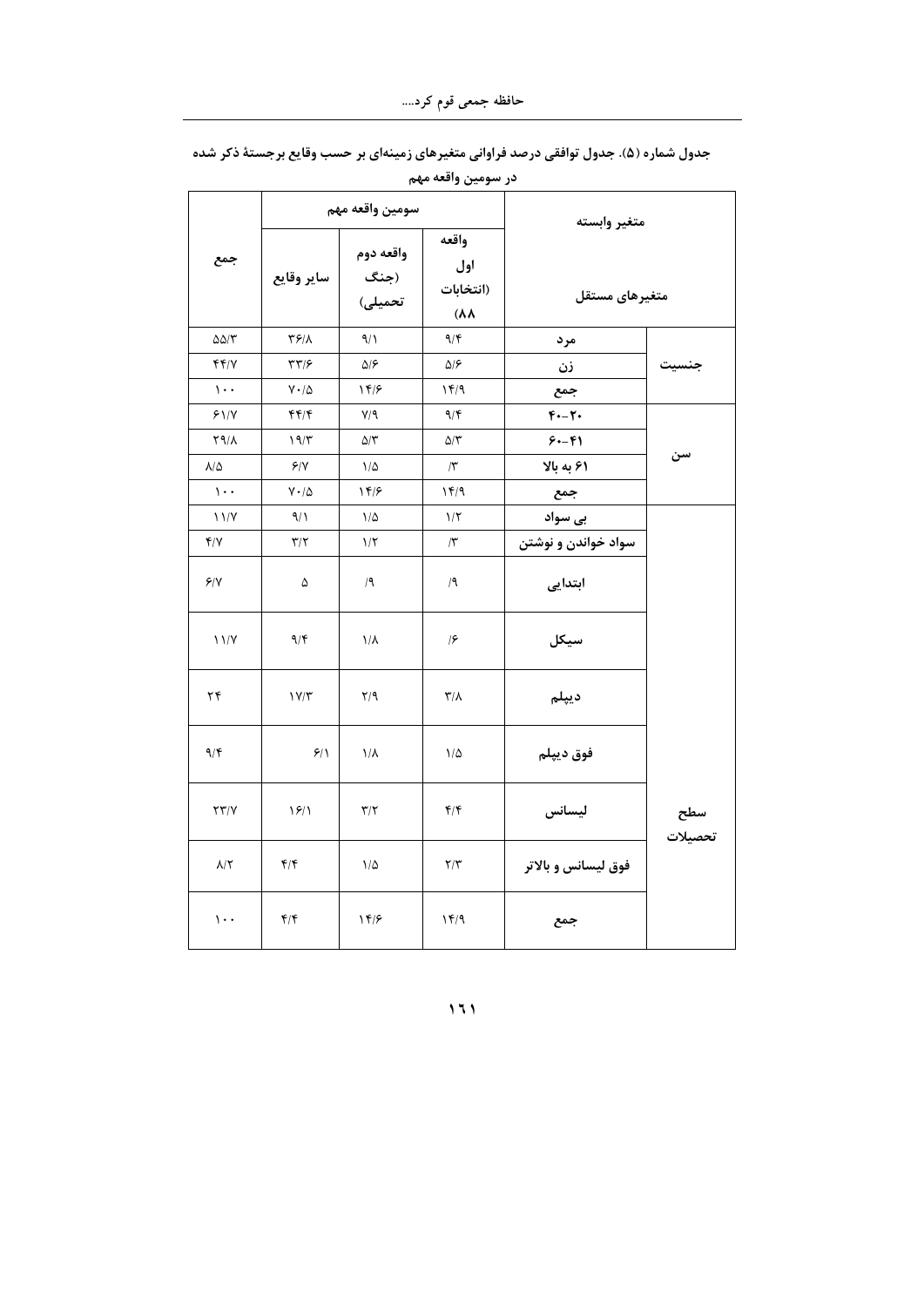|  |  | مجله جامعهشناسی ایران، دوره پانزدهم، شمارهٔ ۱ |  |  |
|--|--|-----------------------------------------------|--|--|
|  |  |                                               |  |  |

| $\lambda V/\lambda$                  | $17/7$                                | ٢                 | $\frac{1}{2}$           | علوم پايه         |                |
|--------------------------------------|---------------------------------------|-------------------|-------------------------|-------------------|----------------|
| $\tau\tau$                           | $\Upsilon\mathcal{V}\mathcal{V}$      | $\Delta/\Lambda$  | 9/1                     | علوم انسانی       |                |
| 11/1                                 | $V/\mathcal{F}$                       | $1/\Delta$        | $\mathbf{\tau}$         | علوم فنى مهندسى   |                |
| Y/9                                  | ٢                                     | $\bullet$         | $/ \, \mathsf{I}$       | علوم پزشکی        | گروه<br>تحصیلی |
| $\sqrt{2}$                           | $\sqrt{2}$                            | $\bullet$         | $\bullet$               | حوزوى             |                |
| $\mathbf{r} \mathbf{r} / \mathbf{r}$ | ۲۶                                    | $\Delta/\Upsilon$ | $\mathbf{Y}/\mathbf{Y}$ | پایین تر از دیپلم |                |
| $\mathcal{L}$ .                      | $\mathsf{V}\boldsymbol{\cdot}/\Delta$ | 159               | 15/9                    | جمع               |                |

در متغیر سطح تحصیلات نیز به همان ترتیب بیشترین میزان فراوانی متعلق به دو گروه دیپلم و لیسانس به میزان ۲۴ و ۲۳/۷ درصد میباشد. در تمامی مقاطع تحصیلی بیشترین اهمیت را به ترتیب انتخابات ۸۸ و جنگ تحمیلی قائل بودند. اما در دو گروه با مقاطع تحصیلی دیپلم و لیسانس ابتدا برای جنگ و سپس برای انتخابات ۸۸ گزارش داده اند. در متغیر نوع تحصیلات بیشترین فراوانی در دو گروه به ترتیب در دو گروه زیر دیپلم و علوم انسانی با مقادیر ۳۴/۵ و ۳۳ درصد قرار دارد. از طرفی در مقایسه با سایر گروههای تحصیلی فقط در گروه با تحصیلات پایین تر از دیپلم است که واقعهٔ جنگ تحمیلی را بعد از انتخابات ۸۸ به عنوان دومین واقعه مهم ذکر میشود. اما در سایر گروههای تحصیلی ابتدا به جنگ تحمیلی و سپس برای واقعه انتخابات ۸۸ اهمیت قائل بودند.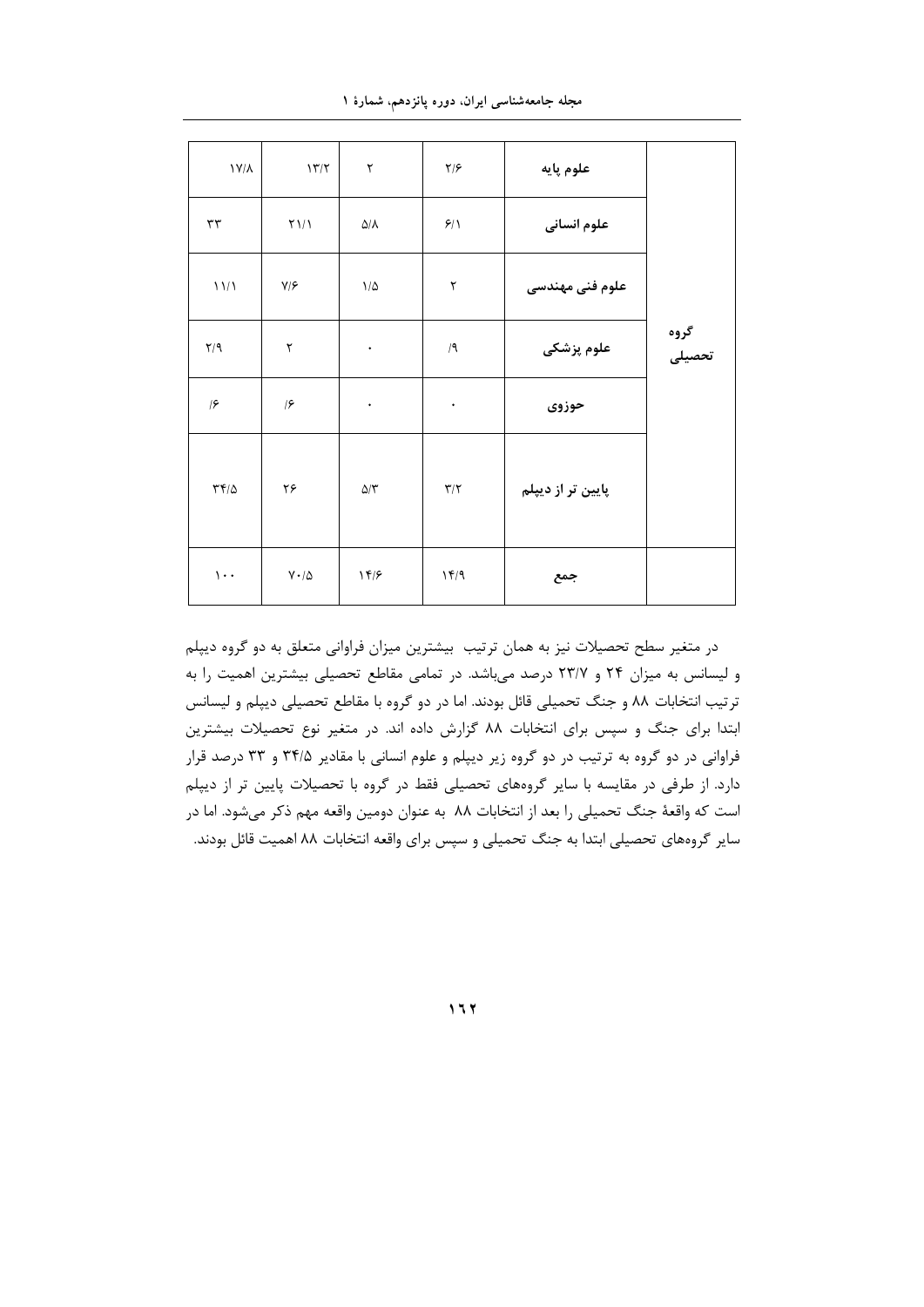|                         | سومين واقعه مهم                       |                              |                            |              | متغير وابسته            |
|-------------------------|---------------------------------------|------------------------------|----------------------------|--------------|-------------------------|
| جمع                     | (ساير<br>وقايع)                       | واقعه دوم<br>(جنگ<br>تحمیلی) | واقعه اول<br>(انتخابات ۸۸) |              | متغير مستقل             |
| $V/\mathcal{F}$         | 9/1                                   |                              | /9                         | بسيار ضعيف   |                         |
| $\mathbf{Y}/\mathbf{Y}$ | ٢                                     |                              | /9                         | ضعيف         |                         |
| 1.40                    | $Y/\gamma$                            | $\sqrt{2}$                   | ٢                          | متوسط        |                         |
| ۱۹                      | $\frac{1}{\gamma}$                    | ۲۱۶                          | $\frac{1}{2}$              | قوى          | میزان اهمیت<br>هویت ملی |
| $\Delta$ 9/9            | $f \cdot / \Lambda$                   | 11/f                         | $\lambda/\Delta$           | بسيار قوى    |                         |
| $\sqrt{1 + 1}$          | $V \cdot / \Delta$                    | 14/8                         | ۱۴/۹                       | جمع          |                         |
| $1/\tau$                | $1/\tau$                              | $\bullet$                    | $\bullet$                  | بسيار ضعيف   |                         |
| $1/\lambda$             | ۱/۵                                   | $\Lambda$                    |                            | ضعيف         |                         |
| ٢                       | ۱/۸                                   |                              | $/\tilde{\mathbf{r}}$      | متوسط        |                         |
| 9/1                     | ۴۱۱                                   | /9                           | $1/\lambda$                | قوى          | میزان اهمیت<br>قومی     |
| $\lambda\lambda/\tau$   | ۶۲                                    | 17/2                         | 15/1                       | بسيار قوى    |                         |
| $\mathcal{L}$ .         | $V \cdot / \Delta$                    | 14/8                         | 15/9                       | جمع          |                         |
| ٢                       | ٢                                     |                              | $\bullet$                  | بسيار ضعيف   |                         |
| $\mathbf{Y}/\mathbf{Y}$ | $1/\tau$                              | $\Lambda$                    | /9                         | ضعيف         |                         |
| ۵۱۶                     | $\mathbf{r}/\mathbf{r}$               | $\sqrt{2}$                   | $1/\lambda$                | متوسط        | میزان اهمیت             |
| 17/T                    | ۹/۱                                   | ۱۵                           | $1/\lambda$                | قوى          | هويت ديني               |
| <b>YY/A</b>             | ۸۸                                    | 17/T                         | $1 - 10$                   | بسيار قوى    |                         |
| $\cdots$                | $V \cdot / \Delta$                    | 14/8                         | ۱۴/۹                       | جمع          |                         |
| 17/2                    | ۹۱۶                                   | ١/٨                          | ٢                          | بسيار ضعيف   |                         |
| 11/9                    | $\Delta/\Upsilon$                     | /9                           | $1/\lambda$                | ضعيف         |                         |
| 15/T                    | $\cdot$ 10                            | $1/\tau$                     | $\frac{1}{2}$              | متوسط        |                         |
| $\lambda/\mathcal{F}$   | 11/1                                  | $\mathsf{r}/\mathsf{v}$      | $\frac{1}{2}$              | قوى          | میزان اهمیت             |
| ۴۵/۹                    | $\mathcal{F}(\mathcal{A})$            | ٧                            | ۵                          | بسيار<br>قوی | هويت مذهبي              |
| $\mathcal{L}$ .         | $\mathsf{V}\boldsymbol{\cdot}/\Delta$ | 14/8                         | 15/9                       | جمع          |                         |

جدول شماره (۶). جدول توافقی درصد فراوانی متغیرهای چهارگانه اهمیت هویت بر حسب وقایع برجستهٔ ذکر شده در سومین واقعه مهم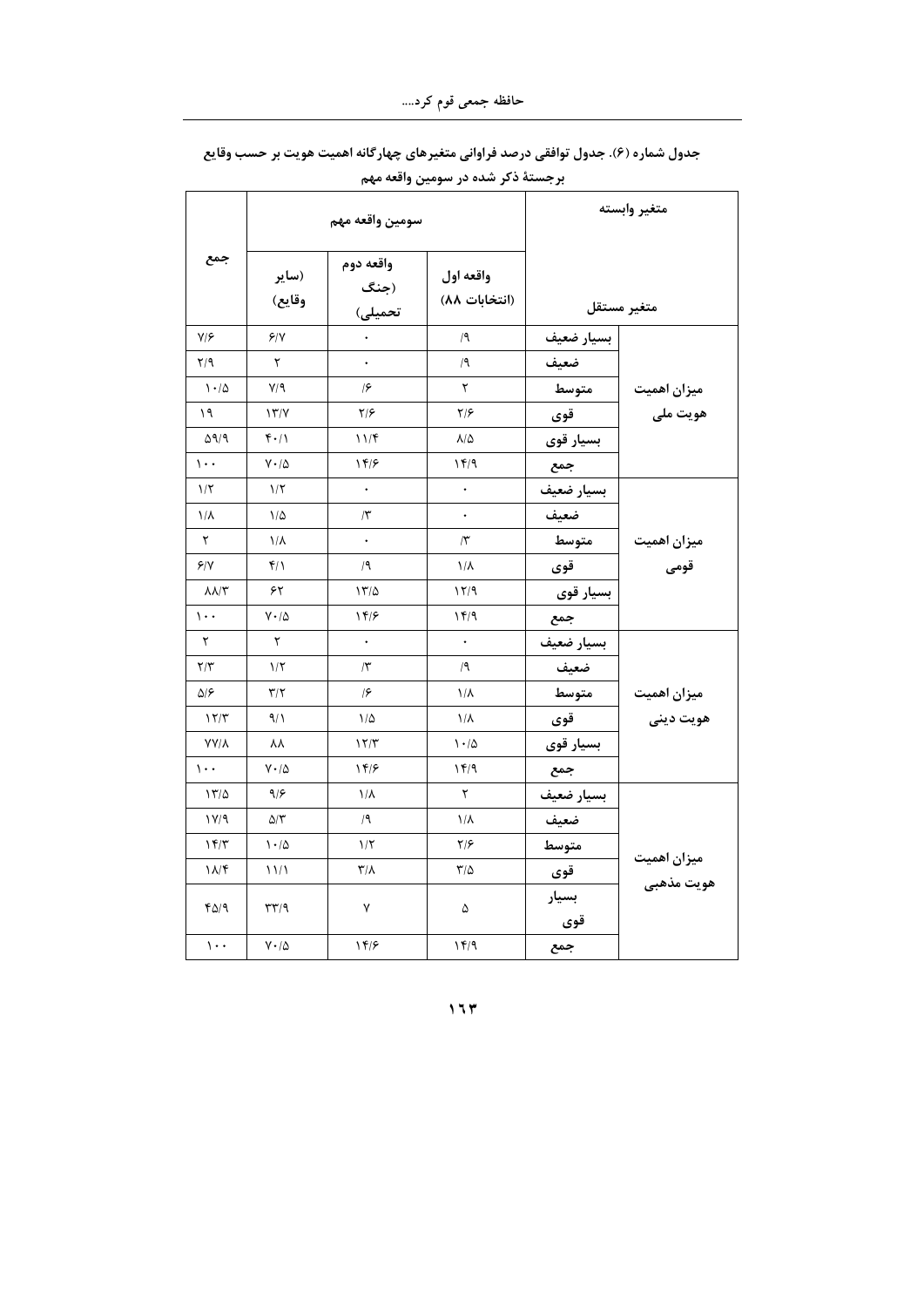بر اساس جدول شماره (۶) متغیر میزان اهمیت هویت ملی بالاترین میزان با درصد فراوانی ۵۹/۹ قرار دارد. در مورد این متغیر بالاترین میزان اهمیت با درصد فراوانی ۱۱/۴ را به واقعه جنگ تحمیلی عراق و ایران گزارش دادند. بعد از آن به میزان ۸/۵ درصد به واقعه انتخابات ۸۸ گزارش دادند. در مورد متغیر میزان اهمیت هویت قومی بالاترین میزان اهمیت را با درصد ۸۸/۳ گزارش دادند. در مورد این متغیر در سطح بسیار قوی با میزان درصد فراوانی ۱۳/۵ واقعه جنگ تحمیلی را ذکر کردند. در مرتبه دوم برای این متغیر در سطح بسیار قوی برای واقعه جنگ تحمیلی با درصد فراوانی ۱۲/۹ قرار دارد. در متغیر میزان اهمیت هویت دینی بالاترین درصد فراوانی ۷۷/۸ قرار دارد. متغیر میزان اهمیت هویت دینی بالاترین اهمیت را به ترتیب به واقعههای جنگ و انتخابات ۸۸ داده اند. در اخرین متغیر میزان اهمیت هویت مذهبی بالاترین درصد فراوانی ۴۵/۹ گزارش میشود. در این متغیر بعد از واقعه جنگ تحمیلی، انتخابات ۸۸ با درصد فراوانی۵ درصد در مرتبه دوم قرار می گیرند. به طور کلی می توان از جدول بالا نتیجه گرفت که در تمامی متغیرها در سطح بسیار قوی در متغیرهای چهارگانه (میزان اهمیت هویت ملی، قومی، دینی و مذهبی) واقعه جنگ تحمیلی در رتبه اول و انتخابات ۸۸ در رتبه دوم قرار می گیرد.

| $\cdots$ | -------                           |                             | ______ | ----    | -                                | .               |
|----------|-----------------------------------|-----------------------------|--------|---------|----------------------------------|-----------------|
| ملی      | مذهبى                             | فومی                        | دينى   | تحصيلات | سی ِ                             |                 |
| .779     | $\cdot$ / $\cdot$ $\cdot$ $\cdot$ | $\cdot$ / $\cdot$ 9 $\cdot$ | .114   | .781    | $\cdot$ / $\cdot$ $\cdot$ $\vee$ | سطح<br>معنادارى |

جدول شماره (٧). آزمون کرا سکال والیس برحسب متغیرهای شش گانه برای اولین واقعه مهم

طبق جدول شماره (۷) بر اساس نتایج حاصل از آزمون معناداری کراس کالوالیس مشخص میگردد متغیرهای سن و میزان اهمیت هویت مذهبی در میان گروههای چهار گانهٔ وقایع مهم اولین واقعه برجستهٔ تاریخ معاصر در سطح معناداری ۰/۰۰۷ و ۰/۰۰۲ , ابطهٔ تفاوت معناداری را با سطح اطمینان ۰/۹۵ در جامعهٔ آماری شهر بوکان نشان میدهد. از این رو میزان سن افراد ومیزان اهمیت هویت مذهبی در گروههای مختلف وقایع انقلاب اسلامی ۱۳۵۷، ملی شدن نفت و حکومت ۱۳۲۴ مهاباد تفاوت دارد. برای مشخص نمودن نقطهٔ تفاوت این گروهها با یکدیگر به جدول میانگین نمرات هر گروه مراجعه میکنیم.

طبق جدول شماره (۸) میانگین نمرهٔ سن در گروهی از پاسخگویان که واقعهٔ حکومت ۱۳۲۴ مهاباد را ذکر نموده اند به میزان ۲۰۴/۳۲ از میانگین نمرهٔ سنی سایر وقایع بیشتر است. کمترین میانگین نمرهٔ سنی در گروه واقعهٔ انقلاب اسلامی ۱۳۵۷ مشاهده میگردد. بنابراین پایین ترین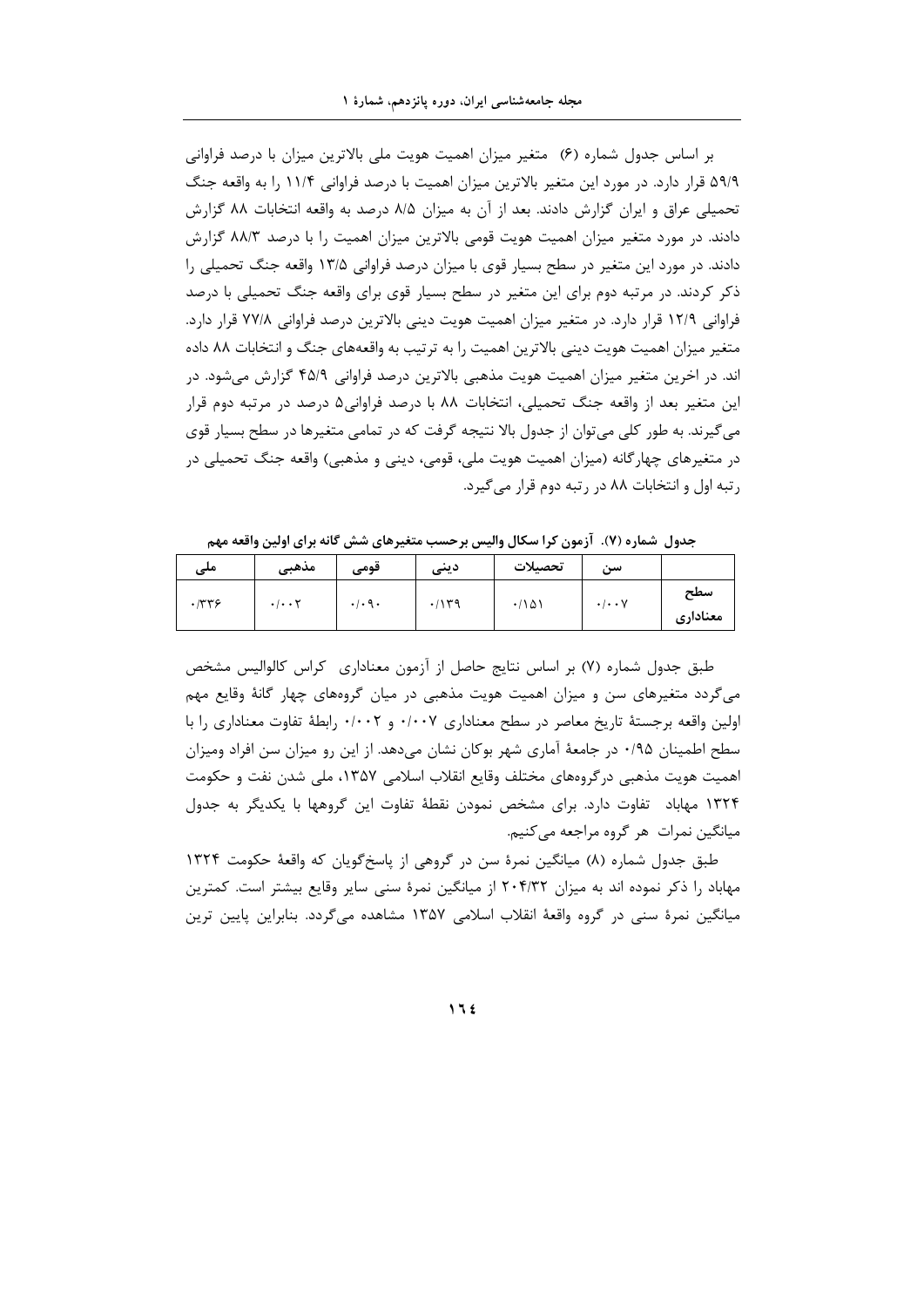سطح سنی پاسخگویان در گروهی است که این واقعه را مهمتر دانستهاند و بیشترین میزان سنی در گروه واقعهٔ حکومت ۱۳۲۴ مهاباد قرار دارد.

| ميانگين امتياز | فراواني | مقاطع برحسته               |
|----------------|---------|----------------------------|
| ۱۶۷/۵۸         | ۱۶۶     | واقعه اول ( انقلاب٥٧)      |
| ۹۳/۱۹          | ۴۸      | واقعه دوم (ملي شدن نفت)    |
| $Y \cdot Y/YY$ | ۴۶      | واقعه سوم ( انقلاب مهاباد) |
| ۱۴۸/۳۴         | ۸۲      | ساير وقايع                 |
|                | ۳۴۲     | مجموع                      |

جدول شماره (٨). ميانگين امتياز سني براي مقاطع برجستهٔ اولين واقعه برجسته

جدول شماره (٩). میانگین امتیاز اهمیت هویت مذهبی برای مقاطع برجستهٔ اولین واقعه برجسته

| ميانگين امتياز       | فراواني | مقاطع برجسته              |
|----------------------|---------|---------------------------|
| <b><i>IVY/AA</i></b> | ۱۶۶     | واقعه اول ( انقلاب ۵۷)    |
| ۱۸۶/۹۹               | ۴۸      | واقعه دوم (انقلاب مهاباد) |
| 155175               | ۴۶      | واقعه سوم ( جنگ)          |
| 188198               | ۸۲      | ساير وقايع                |
|                      | ۳۴۲     | مجموع                     |

طبق جدول شماره (۹) میانگین نمرهٔ میزان اهمیت هویت مذهبی در گروهی از پاسخ گویان که واقعهٔ حکومت ۱۳۲۴ مهاباد را ذکر نموده اند به میزان ۱۸۶/۹۹ از میانگین نمرهٔ میزان اهمیت هویت مذهبی ِ سایر وقایع بیشتر است. کمترین میانگین نمرهٔ میزان اهمیت هویت مذهبی در گروه واقعهٔ جنگ تحمیلی مشاهده میگردد. بنابراین پایین ترین سطح میزان اهمیت هویت مذهبی پاسخ گویان در گروهی است که این واقعه را مهمتر دانسته اند. و بیشترین میزان اهمیت هویت مذهبی در گروه واقعهٔ حکومت ۱۳۲۴ مهاباد قرار دارد.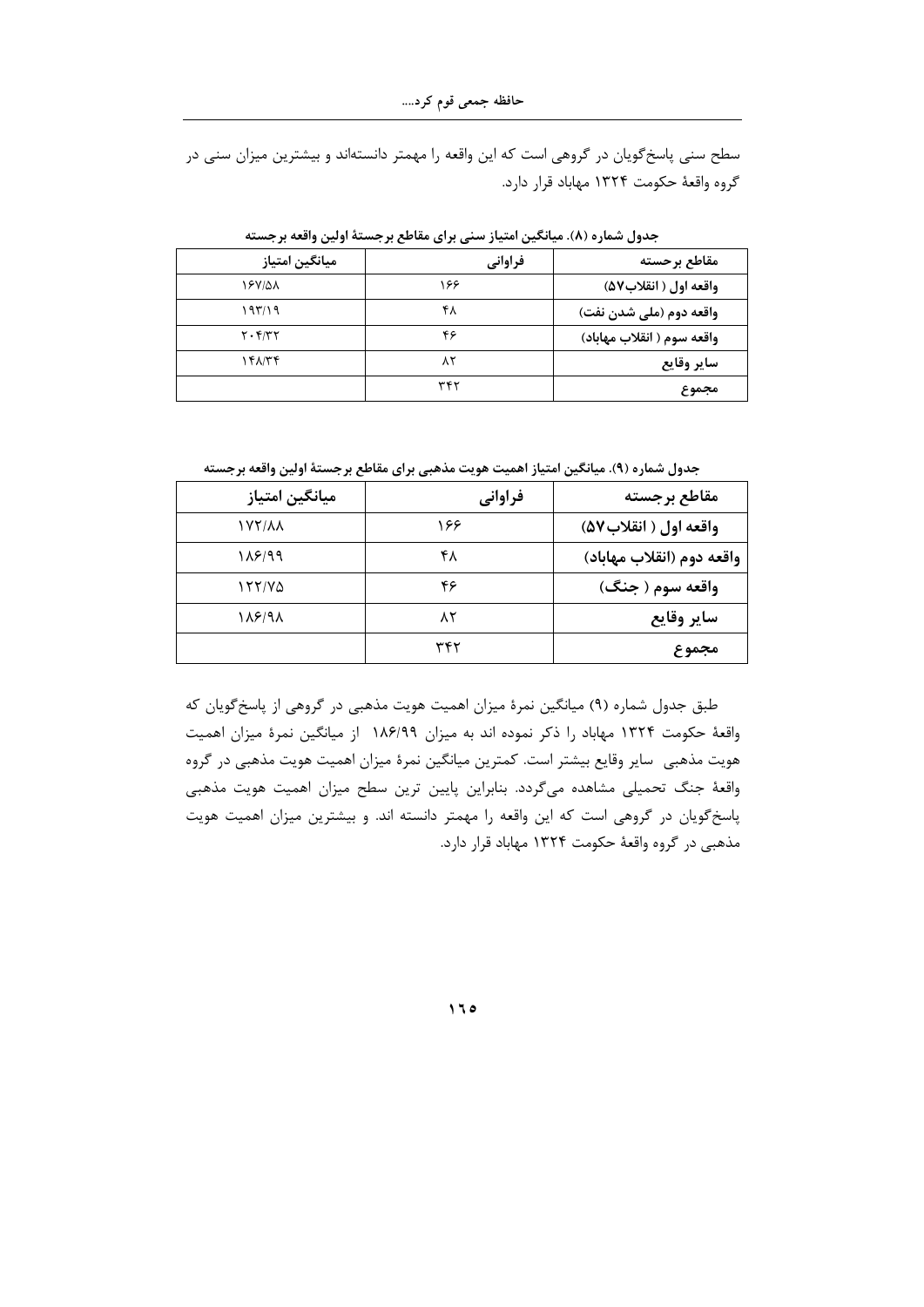| ملی                   | مذهبى                          | قومى                             | دينى                   | تحصيلات | سن    |                 |
|-----------------------|--------------------------------|----------------------------------|------------------------|---------|-------|-----------------|
| $\cdot$ / $\lambda$ ۲ | $\cdot/\lambda\cdot\mathsf{V}$ | $\cdot$ / $\cdot$ $\vee$ $\circ$ | $\cdot$ /1 $\lambda$ ۶ | .1.54   | .1.79 | سطح<br>معنادارى |

جدول شماره (١٠). آزمون کراسکال والیس برحسب متغیرهای شش گانه برای دومین واقعه مهم

بر اساس جدول شماره (١٠) نتايج حاصل از آزمون معناداري كراس كالواليس مشخص مي گردد متغیرهای سن و میزان تحصیلات در میان گروههای چهار گانهٔ وقایع مهم دومین واقعه برجستهٔ تاريخ معاصر در سطح معناداري ٠/٠٣۴ و ٠/٠٣٣ رابطة تفاوت معناداري را با سطح اطمينان ٠/٩٥ در جامعهٔ آماری شهر بوکان نشان میدهد. از این رو میزان سن افراد و سطح تحصیلات گروههای مختلف وقايع انقلاب اسلامي ١٣۵٧، حكومت ١٣٢۴ مهاباد و جنگ تفاوت دارد. براي مشخص نمودن نقطهٔ تفاوت این گروهها با یکدیگر به جدول میانگین نمرات هر گروه مراجعه می کنیم.

جدول شماره (١١). ميانگين امتياز ميزان تحصيلات براي مقاطع برجستهٔ دومين واقعه برجسته

| ميانگين امتياز       | فراواني | مقاطع برجسته               |
|----------------------|---------|----------------------------|
| ۱۵۳/۵۵               | ۶۴      | واقعه اول ( انقلاب ۵۷)     |
| 149/66               | ۶۴      | واقعه دوم ( جنگ)           |
| $\Delta\Delta/\cdot$ | ۵۴      | واقعه سوم ( انقلاب مهاباد) |
| <b><i>IAVIEY</i></b> | ۱۶۰     | ساير وقايع                 |
|                      | ٣۴٢     | مجموع                      |

طبق جدول شماره (١١) میانگین نمرهٔ تحصیلات در گروهی از پاسخ گویان که واقعهٔ جنگ تحمیلی عراق و ایران را ذکر نموده اند به میزان ۱۵۹/۶۶ از میانگین نمرهٔ تحصیلات سایر وقایع بیشتر است. کمترین میانگین نمرهٔ تحصیلات در گروه واقعهٔ انقلاب اسلامی ۱۳۵۷ مشاهده می گردد. بنابراین پایین ترین سطح میزان تحصیلات پاسخ گویان در گروهی است که این واقعه را مهمتر دانستهاند و بیشترین میزان اهمیت هویت مذهبی در گروه واقعهٔ جنگ تحمیلی قرار دارد.

طبق جدول شماره (١٢) میانگین نمرهٔ سن در گروهی از پاسخگویان که واقعهٔ انقلاب اسلامی ۵۷ را ذکر نمودهاند به میزان ۱۹۱/۵۲ از میانگین نمرهٔ سنی سایر وقایع بیشتر است. کمترین میانگین نمرهٔ سنی در گروه واقعهٔ جنگ مشاهده میگردد. بنابراین پایین ترین سطح سنی پاسخ گویان در گروهی است که این واقعه را مهمتر دانستهاند و بیشترین میزان سنی در گروه واقعهٔ انقلاب ١٣۵٧ قرار دارد.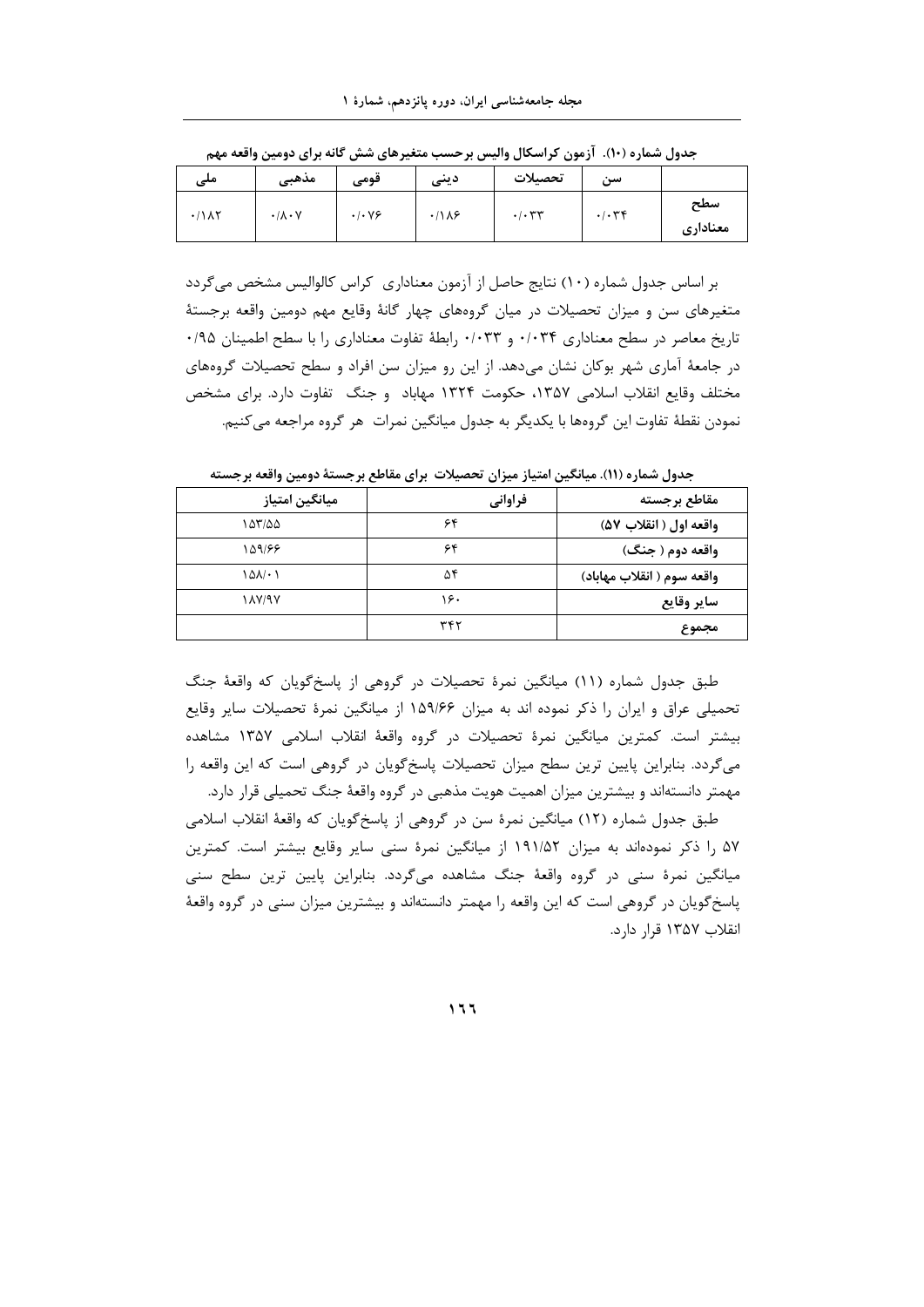| ميانگين امتياز | فراواني | مقاطع برجسته               |
|----------------|---------|----------------------------|
| ۱۹۱/۵۲         | ۶۴      | واقعه اول( انقلاب ۵۷)      |
| 188199         | ۶۴      | واقعه دوم (جنگ)            |
| 19.79          | ۵۴      | واقعه سوم ( انقلاب مهاباد) |
| 1481.8         | ۱۶۰     | ساير وقايع                 |
|                | ٣۴٢     | مجموع                      |

جدول شماره (١٢). میانگین امتیاز سنی برای مقاطع برجستهٔ دومین واقعه برجسته

جدول شماره (١٣). آزمون كروسكالواليس برحسب متغيرهاي شش گانه براي سومين واقعه برجسته

| ملی                             | مذهبى | $\bullet\bullet$<br>فومی | دينى                              | تحصيلات | سى:   |                 |
|---------------------------------|-------|--------------------------|-----------------------------------|---------|-------|-----------------|
| $\cdot$ $\cdot$ $\cdot$ $\cdot$ | .7150 | $\cdot$ / $\vee$ $\circ$ | $\cdot$ / $\uparrow$ ) $\uparrow$ | .76     | .7719 | سطح<br>معنادارى |

بر اساس جدول شماره (١٣) نتايج حاصل از آزمون معناداري كراسكال واليس مشخص مي گردد متغیرهای سطح تحصیلات و میزان اهمیت هویت ملی در میان گروههای سه گانه وقایع مهم سومین واقعه برجستهٔ تاریخ معاصر در سطح معناداری ۰/۰۲۵ و ۰/۰۰۶برابطهٔ تفاوت معناداری را با سطح اطمینان ۰/۹۵ در جامعهٔ آماری شهر بوکان نشان میدهد. از این رو سطح تحصیلات افراد ومیزان اهمیت هویت ملی در وقایع مختلف انتخابات ۸۸ و جنگ تحمیلی تفاوت دارد. برای مشخص نمودن نقطهٔ تفاوت این گروهها با یکدیگر به جدول میانگین نمرات هر گروه مراجعه مے کنیم.

| ميانگين امتياز | فراواني | مقاطع برجسته          |
|----------------|---------|-----------------------|
| ۱۵۷/۴۲         | ۵۱      | واقعه اول ( انتخابات) |
| Y11/F1         | ۵۰      | واقعه دوم ( جنگ)      |
| 199/1          | ۲۴۱     | ساير وقايع            |
|                | ۳۴۲     | مجموع                 |

جدول شماره (١۴). میانگین امتیاز میزان همیت هویت ملی برای مقاطع برجستهٔ سومین واقعه برجسته

طبق جدول شماره (۱۴) میانگین نمرهٔ میزان اهمیت هویت ملی در گروهی از پاسخ گویان که واقعهٔ جنگ تحمیلی ًرا ذکر نموده اند به میزان ۲۱۱/۴۱ از میانگین نمرهٔ میزان اهمیت هویت ملی سایر وقایع بیشتر است. کمترین میانگین نمرهٔ میزان اهمیت هویت ملی در گروه واقعهٔ انتخابات ۸۸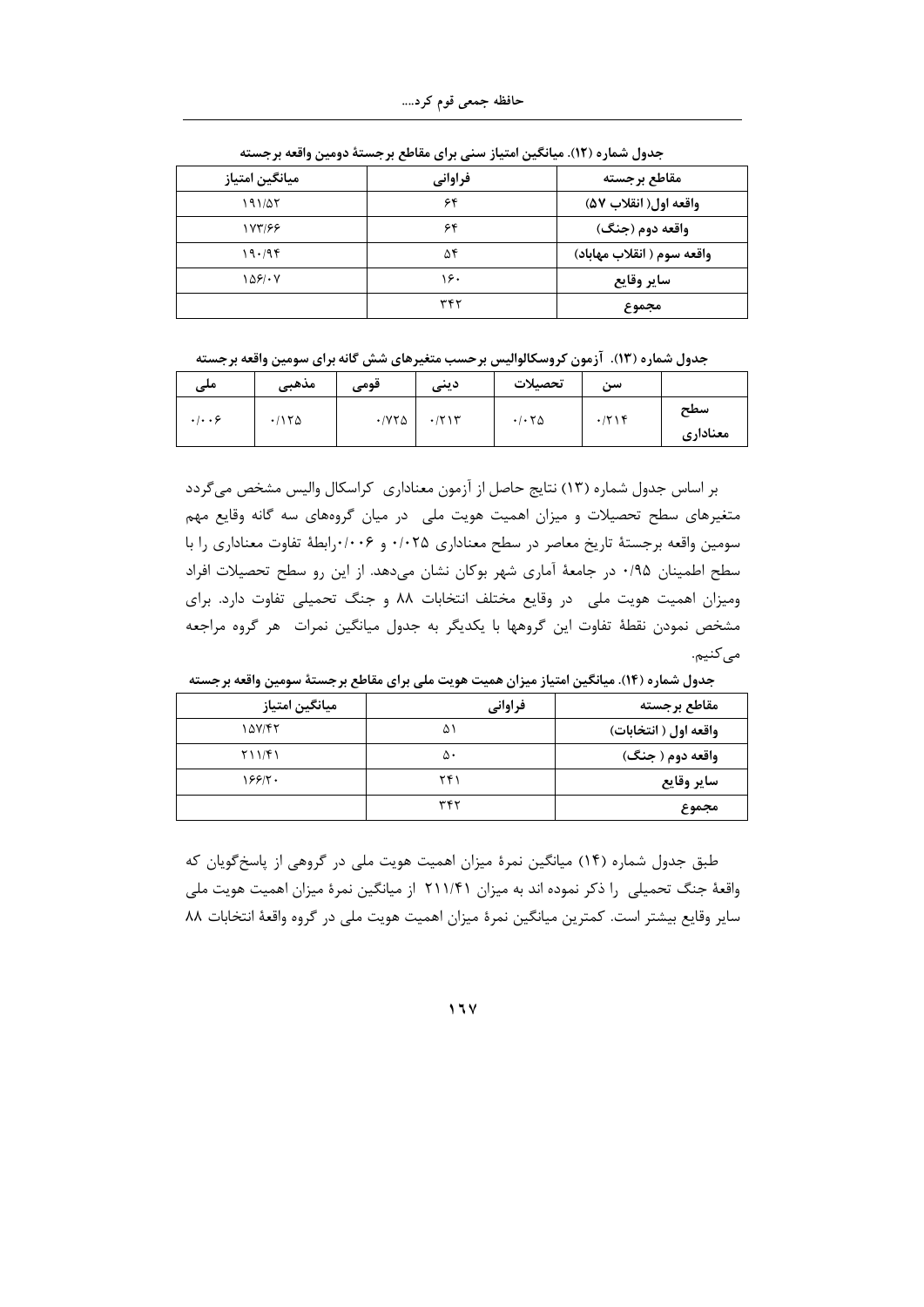مشاهده میگردد. بنابراین پایینترین سطح سنی پاسخگویان در گروهی است که این واقعه را مهمتر دانستهاند. و بیشترین میزان سن در گروه واقعهٔ جنگ تحمیلی قرار دارد.

| مقاطع برجسته          | فراواني | ميانگين امتياز        |
|-----------------------|---------|-----------------------|
| واقعه اول ( انتخابات) | ۵۱      | $Y \cdot Y/\lambda Y$ |
| واقعه دوم (جنگ)       | ۵۰      | NY/Y                  |
| ساير وقايع            | ۲۴۱     | 15f/2A                |
| مجموع                 | ٣۴٢     |                       |

جدول شماره (۱۵). میانگین امتیاز میزان تحصیلات برای مقاطع برجستهٔ سومین واقعه برجسته

|  |  | جدول شماره (۱۶). دلایل اهمیت وقایع برجسته |
|--|--|-------------------------------------------|
|  |  |                                           |

| جمع (درصد) |                                                  | واقعه برجسته |                                                                                     |                                                    |                        |
|------------|--------------------------------------------------|--------------|-------------------------------------------------------------------------------------|----------------------------------------------------|------------------------|
| ۱۰۰        | تغيير<br>مردمی بودن<br>بزرگ<br>(9/54)<br>(1V/FF) |              | آزادی و مبارزه<br>با ظلم و<br>استعمار<br>$(\mathbf{Y} \mathbf{F}/\cdot \mathbf{q})$ | بعد ديني<br>$(\mathsf{FA}/\mathsf{VA})$            | انقلاب اسلامى<br>1500  |
| ۱۰۰        | مبارزه با استعمار<br>$(T'/\Lambda T)$            |              | خودكفايي<br>$(T'/\Lambda T)$                                                        | تامين<br>منافع مردم<br>$(\Delta \Lambda/\Upsilon)$ | ملی شدن<br>صنعت نفت    |
| $\cdots$   | شكست صدام<br>$(1\Lambda/\Delta)$                 |              | وطن پرستی<br>$(\mathsf{Y}\Delta)$                                                   | خسارت و<br>ويراني<br>$(\Delta$ ۶/۵)                | جنگ تحمیلی             |
| $\cdots$   | آزادي<br>(Y Y)                                   |              |                                                                                     | تشكيل<br>حكومت<br>(99/79)                          | حکومت۱۳۲۴<br>مهاباد    |
| ۱۰۰        | ضربه زدن به آمریکا<br>(T/97)                     |              |                                                                                     | اعتراض<br>به نتایج<br>$(99/\lambda)$               | واقعه انتخابات<br>1388 |

طبق جدول شماره (۱۵) میانگین نمرهٔ سطح تحصیلات در گروهی از پاسخگویان که واقعهٔ انتخابات ۸۸ را ذکر نموده اند به میزان ۲۰۴/۸۱ از میانگین نمرهٔ سطح تحصیلات سایر وقایع بیشتر است. کمترین میانگین نمرهٔ سطح تحصیلات در گروه واقعه جنگ تحمیلی مشاهده میگردد.

 $11<sub>A</sub>$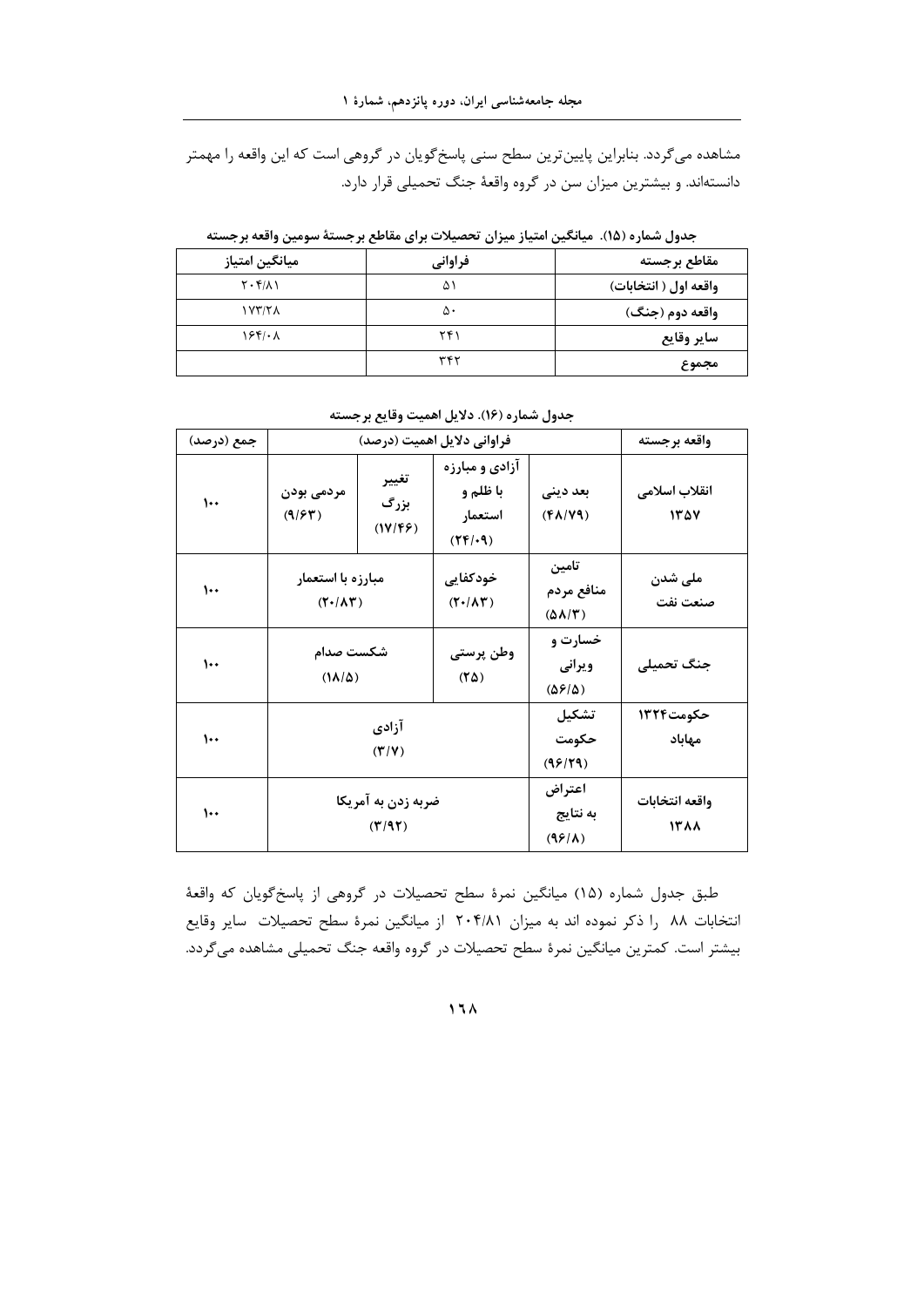بنابراین پایین ترین سطح سنی پاسخگویان در گروهی است که این واقعه را مهمتر دانستهاند. و بیشترین میزان سن در گروه واقعهٔ انتخابات ۸۸ قرار دارد.

در پنج واقعهٔ برجستهٔ حافظهٔ جمعی پاسخگویان چگونگی تفسیر این مقاطع تاریخی از نگاه ایشان مشخص می¢دد. این وقایع بر حسب زمینهٔ اجتماعی فرهنگی پاسخ¢ویان معنایی خاص می یابد و از سوی دیگر این وقایع را در درون یک نظام تفسیری معاصر دوباره معنا می بخشد.

نتىجە گىرى

در این پژوهش به بررسی ابعاد اکتشافی، توصیفی و تحلیلی ساختار حافظهٔ جمعی مردم کُرد شهر بوكان پرداخته شد. حافظه جمعي اجتماعات قومي به عنوان يک نظام اجتماعي از چهارچوب حافظهٔ كلان ملي خبر مي‹هد. يافتههاي اين پژوهش نظريههالبواكس در مورد تأثير نظام اجتماعي معاصر بر ماهیت حافظه جمعی گروههای اجتماعی از تاریخ گذشته را تایید می کند. با ملاحظه یافتهها نتایج زیر مشخص میگردد: نخست اینکه این قوم کانونهای مشخص حافظه جمعی در مورد گذشته تاریخی را داراست. به عبارتی ما با یک نظام پاره پاره معرفت شناختی تاریخی، در میان اعضاء این گروه قومیتی مواجه نیستیم. این گروه قومی در محورهای مشخص پنجگانه واقعهٔ انقلاب اسلامی ۱۳۵۷، ملی شدن صنعت نفت، حکومت ۱۳۲۴ مهاباد، جنگ تحمیلی عراق و ایران و واقعه انتخابات ۸۸ ، دارای الگوی متمرکز حافظه جمعی وقایع تاریخی است. بنابراین حداقل در زمان انجام پژوهش، این قوم دارای یک حافظه تاریخی بوده است و نمیتوان مدعیاتی مبنی بر عدم وجود حافظه جمعی در میان ایشان را پذیرفت.

دوم اینکه حافظه جمعی این گروه ترکیبی از عناصر تاریخی ٍ در سطح ملی و همچنین در سطح محلی است. برجسته نمودن واقعه تشکیل حکومت قومی کرد مهاباد در ۱۳۲۴، عمدتا بوسیله آن گروه سنی صورت پذیرفته است که در دوران کودکی، نوجوانی و جوانی خود بهطور مستقیم در معرض تجربه این واقعه و یا نقل قول مستقیم آن از دیگران بوده اند. از طرفی این گروه سنی برای هویت مذهبی خود یعنی اهل سنت بودن خویش، بیشترین میزان اهمیت را نسبت به دیگر شاخصهای هویتی قائل گردیدهاند. از این رو این گروه با خصوصیات اجتماعی خود یک "نسل" را می سازند. نسلی که در دوران سالمندی خود قرار داشته و به شدت متاثر واقعه شکل گیری یک خکومت کردی سنی مذهب میباشند. این نتیجه موید دیگر تحقیقات در باب حافظه جمعی نسلی در دیگر جوامع است (شومن و راجرز، ۲۰۰۴). دیگر اینکه از میان وقایع دوران پیش از استقرار جمهوری اسلامی، در سطح ملی و محلی، مواردی که جنبههای حاکمیت ملی و قومی را به همراه استقلال و آزادی نمایندگی میکنند، بیشترین حضور را در حافظهٔ جمعی این گروه در حال حاضر دار د.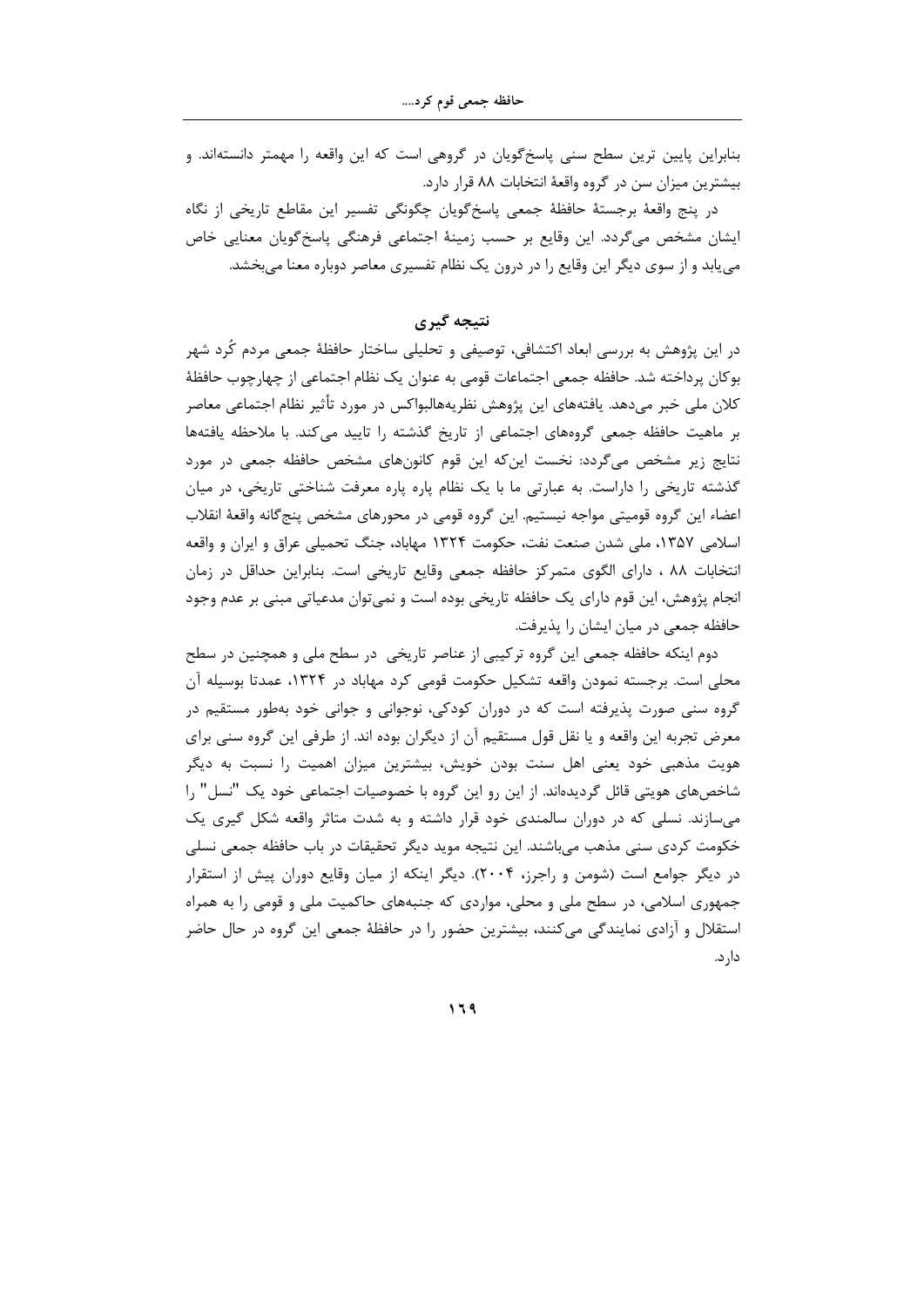نتيجه ديگر اين مقاله مشخص شدن جايگاه مطلق واقعه انقلاب اسلامي ١٣۵٧ در حافظه جمعي این گروه است. این نکته نشانگر ارتباط عمیق و گسترده رخداد انقلاب ۵۷ با زندگی امروز معاصر قوم کرد میباشد. به عبارتی انقلاب ۵۷ از نظر پاسخ گویان مقطع تاریخی مهمی است که بر کیستی و چیستی آنها در زمانه فعلی، بیشترین تاثیر را داشته است. این یافته تاییدی است بر پژوهش کاظمی(۱۳۸۹) مبنی بر برجسته بودن حافظهٔ جمعی انقلاب اسلامی در دو گروه دانشگاهیان و حوزويان شهر شيراز.

از نتايج اين تحقيق مشخص شدن نسلي است كه واقعه جنگ ايران و عراق براي آنها برجستگی بیشتری دارد. از سوی دیگر هویت ملی برای این پاسخگویان در مقایسه با دیگر شاخصهای هویتی از اهمیت بیشتری برخوردار است. این نسل از لحاظ مقطع سنی در دوران شکل گیری کودکی، نوجوانی و جوانی در معرض تجربه مستقیم و غیرمستقیم جنگ و بهویژه بعد آسیبهای آن بودهاند. جدیدترین واقعه در طیف حافظه جمعی پاسخگویان، انتخابات ریاست جمهوری ۱۳۸۸ بوده است که به دلیل بعد اعتراضات آن، برجسته شده است. از این رو حافظه جمعی این قوم نسبت به رویدادهای پس از جنگ و با گذشت حدود بیست سال یک کانون دیگر را مشخص نموده است. در نتیجه معرفت اجتماعی قوم کرد از زمانه معاصر انقطاع حاصل ننموده است و هنوز هم وقایعی در سطح ملی با زندگی و سرنوشت آنها در سطح محلی در نظام تفسیری ایشان ييوند مے خور د.

بهطور کلی نتایج این پژوهش این نکته را روشن میکند که قوم کرد در حافظه جمعی خود دغدغه حاکمیت ملی و محلی را در طول سده اخیر داشته است. در عین حال بعد از دوران جمهوری اسلامی تحولات سیاسی اجتماعی برجستهای در سطح کشور همچون جنگ و انتخابات ۸۸، در نظام شناختی این گروه جایگاه ویژهای یافته است. اگر چه تحقیقات موازی در مورد حافظه جمعی مردمان دیگر مناطق کردنشین تصویری کامل تر از فضای شناخت تاریخی این قوم را به همراه خواهد داشت، اما پیشنهاد میشود دستگاههای حاکمیتی و اجرائی حوزههای اجتماعی، فرهنگی و سیاسی جمهوری اسلامی، در برنامه ریزیهای خود برای تعامل با شهروندان این منطقه، بر مبنای حضور و برجستگی انقلاب ۵۷ و وقایع متصل به آن، از زاویه تفسیر شایع و با اهمیت حاکمیت و هویت ملی، عمل نمایند.

 $\gamma$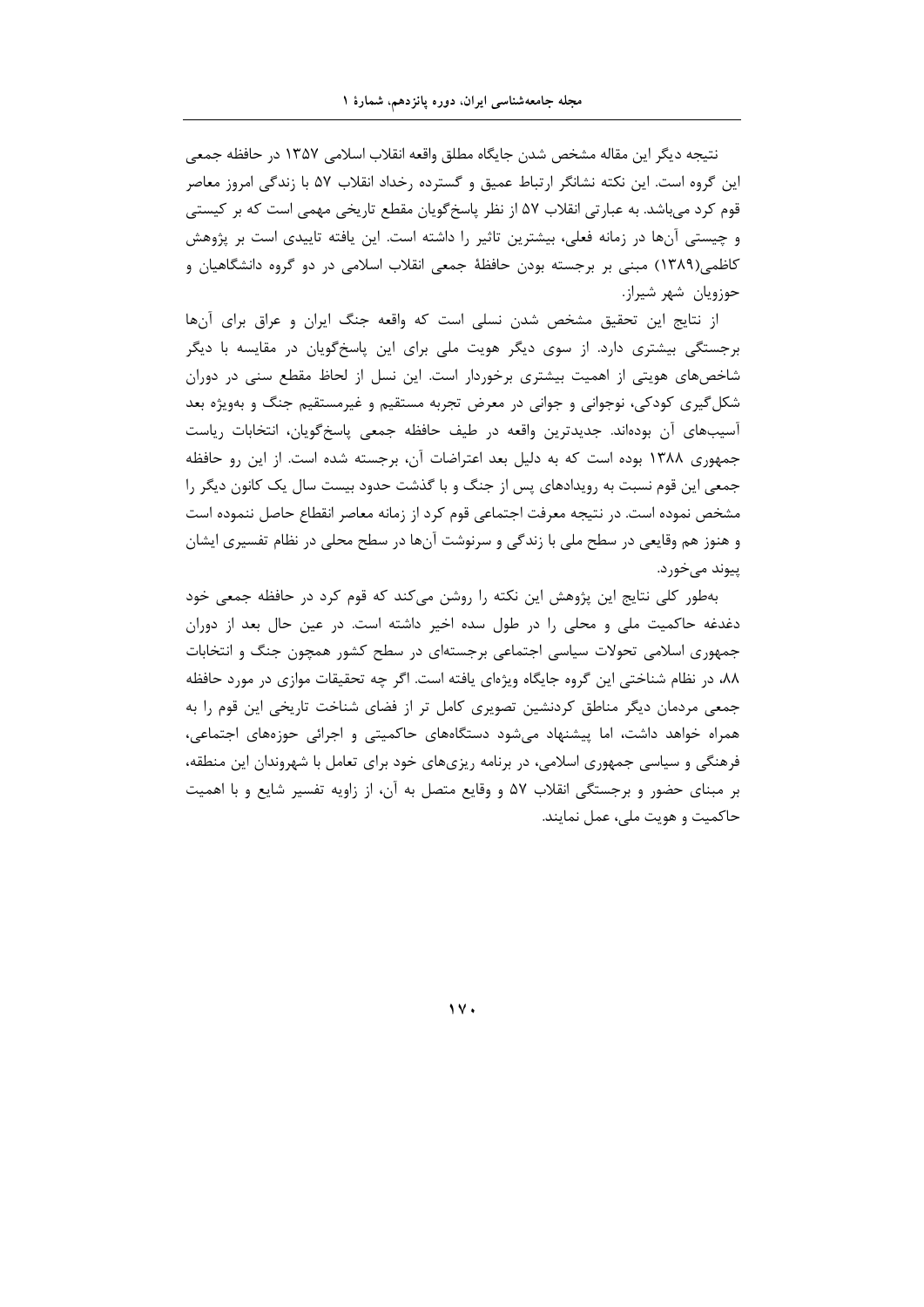منابع

آبراهامیان، یرواند (۱۳۸۹)، *ایران بین دو انقلاب.* ترجمه محسن مدیر شانه چی، کاظم فیروز مند، حسن شمس آوري. تهران : نشر مركز. ایمان، محمد تقی (۱۳۹۰)، *مبانی پارادایمی روشهای تحقیق کمی و کیفی در علوم انسانی. ق*م: نشر یژوهشگاه حوزه و دانشگاه. بشیریه، حسین(۱۳۸۱)، **دیب***اچهای بر جامعهشناسی سیاسی ایران: دورهٔ جمهوری اسلامی. تهران:* نشر نگاه معاصر. برتون،رولان ( ۱۳۸۰)، ق*وم شناسی سیاسی.* ترجمه: ناصر فکوهی. تهران: نشر نی. بیکر،ترزال (۱۳۸۶)، **نحوه** *انجام تحقیقات در علوم اجتماعی.* **ت**رجمه: هوشنگ نایبی. تهران: نشر نی. .<br>جنکینز، ریچارد( ۱۳۸۱)، *هویت اجتماعی،* ترجمه: تورج یار احمدی. تهران: نشرشیرازه رپویر، کلود(۱۳۸۶)، *انسان شناسی سیاسی.* ترجمه:ناصر فکوهی. تهران: نشر نی. رفیع پور، فرامرز (۱۳۸۷)، کندوکاوها و پنداشتهها (مقدمهای بر روشهای شناخت جامعه و تحقیقات **/جتم***اعی).***ت**هران: شرکت سهامی انتشار. ساروخانی، باقر (۱۳۸۵)، **ر***وشهای تحقیق در علوم اجتماعی.* **ت**هران: پژوهشگاه علوم انسانی و مطالعات فرهنگے . فکوهی، ناصر و آموسی. مجنون (۱۳۸۶)، هویت ملی و هویت قومی در کردستان ایران، پژوهش جوانان، **فر***هنگ* و جامعه، شماره دوم، ۷-۴۹. کاظمی، کاظم و زاهد، سید سعید (۱۳۸۸)، حافظه جمعی و ابعاد آن: بررسی موردی حوزهٔ علوم دینی شهر شیراز، *فصلنامه مطالعات فرهنگی و ارتباطات،* سال پنجم، شماره۱۵. مروت، برزو(۱۳۸۳). بررسی عوامل مؤثر بر هویت جمعی غالب در بین دانشجویان، *نشریه زریبار،* سال دهم، تابستان ۱۳۸۵، شماره ۶۱ و ۶۲. مقدس جعفری، محمد حسن و شیخاوندی. داور و شریف پور. حامد (۱۳۸۷)، رابطه هویت ملی و هویت قومی، فص*لنامه مطالعات ملي،* سال نهم. شماره ۱. Creswell, John W. (2003), "Research Design, Qualitative, Quantitative and Mixed Methods Approaches". London: Sage Publications.

Cozby, P. C. (2003), "Methods In Behavioral Research", New York: McGraw-Hill. Coser, Lewis A (1992). "The Revival of Sociology of Culture: The case of Collective Memory". Sociological Forum. Vol. 7. NO 2.

- Assmann, Jan(1995), "Collective Memory and Cultural Identity". New German Critique. No. 65. pp. 125-133
- Halbwachs, Maurice (1992), "On Collective Memory". Chicago: University of Chicago Press.